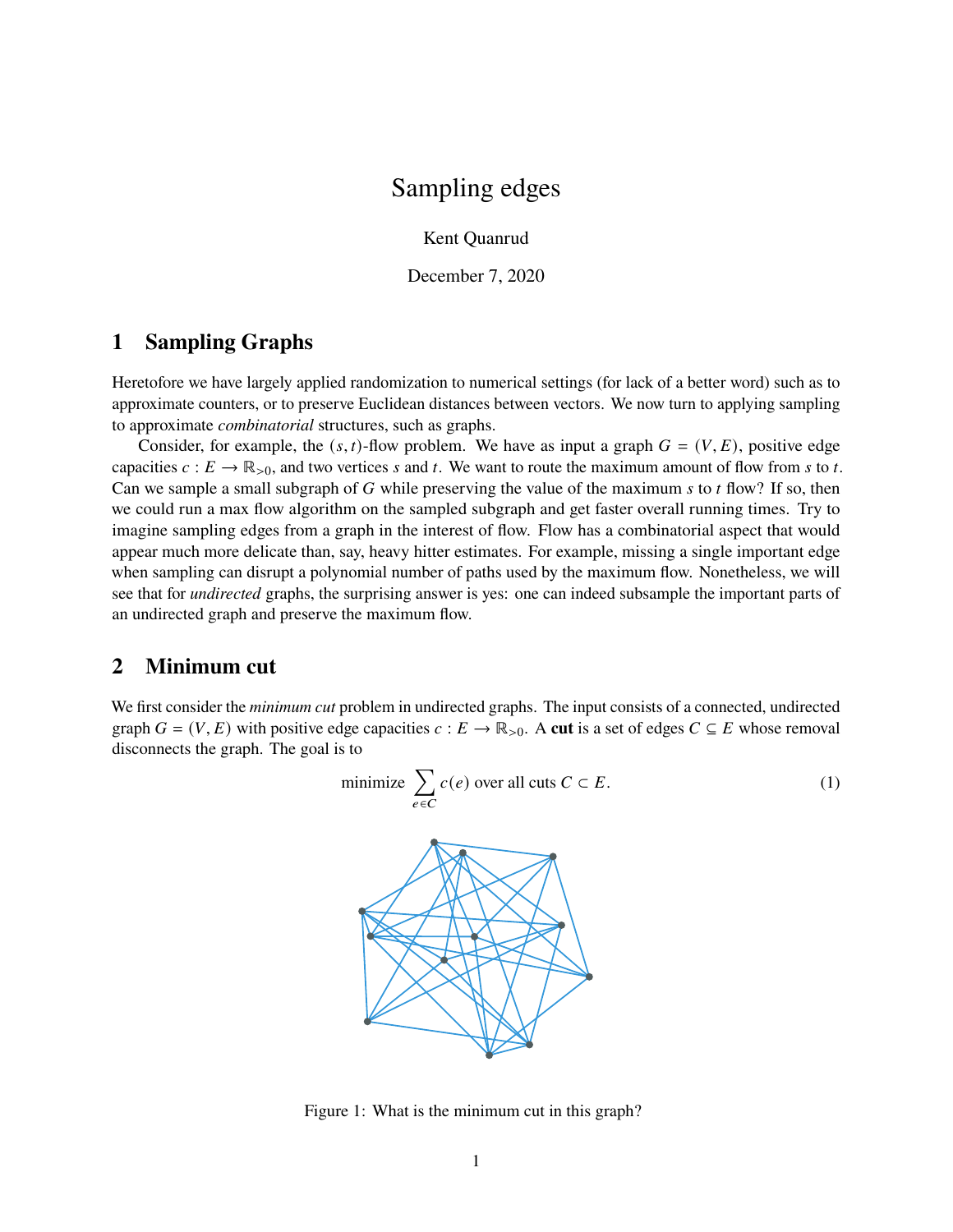random-contractions( $G = (V, E), c$ ) 1. while  $|E| > 1$ A. sample  $e \sim c$ B.  $G \leftarrow G/e$ ,  $c \leftarrow c/e$ 2. let  $E = \{e\}$ 3. return edges in the original graph that contracted to  $e$ 

<span id="page-1-0"></span>

This problem is polynomial time solvable. Whatever the optimum cut is, it must be a minimum  $(s, t)$ -cut for some pair of vertices  $s$  and  $t$ . Thus to find the global minimum, one can guess  $s$  and  $t$  by looping over  $V$ , and compute the minimum  $\{s, t\}$ -cut for each choice of s and t. This takes a polynomial number of max flow operations (which can be reduced to linear; see [Exercise 1\)](#page-14-0).

For a set of vertices S, let  $\partial(S)$  denote the set of edges with exactly one endpoint in S.  $\partial(S)$  is called the cut **induced by** S. The induced cuts are also the inclusionwise minimal cuts, and it suffices to consider only the induced cuts when solving [\(1\).](#page-0-0)

We will study a stunning algorithm discovered by Karger [\[2\]](#page-15-0), that has had many implications beyond minimum cut. Consider the following description of Karger's algorithm.

*Repeatedly sample edges in proportion to their capacities until there is only one cut from which we have not yet sampled any edges. Return this cut.*

This algorithm is clearly ridiculous. For the unweighted setting, the above algorithm is equivalent to the following, equally absurd approach (see [Exercise 2\)](#page-14-1).

*Independently assign every edge*  $e \in E$  *a* weight  $w_e \in [0, 1]$  *uniformly at random. Build the minimum weight spanning tree* T w/r/t w. Let e be the heaviest edge in T. Return the cut induced *by the two components of*  $T - e$ *.* 

Compare the two approaches above. Of course we know how to compute the minimum spanning tree; among other approaches, we can repeatedly add the smallest weight edge to  $T$  that does not create a cycle. On the other hand, in the first approach, it might appear difficult to keep track of which cuts we have and have not sampled from, being that there are so many cuts. This can be addressed by *contracting the graph*. Suppose we sample an edge  $e = \{s, t\}$ . Then we know that any cut  $\partial(S)$ , where  $s \in S$  and  $t \notin S$ , has now been sampled from. Thus we can safely **contract**  $e$ ; replacing s and t with a single vertex u that has the sum<sup>[1](#page-0-1)</sup> of edges incident to  $s$  and  $t$ . Note that contracting  $e$  will only effect cuts that contain  $e$ . Now imagine we contract edges as we sample them. Eventually there are only two vertices left in the contracted graph, which represent two connected components in the input graph. These components induce the only cut we have not yet sampled from, and this is the cut that we return.

For an edge  $e \in G$ , we let  $G/e = (V/e, E/e)$  denote the graph obtained by contracting e, and we let  $c/e : E/e \rightarrow \mathbb{R}_{>0}$  denote the corresponding capacities. Pseudocode for the contraction algorithm is given in [Figure 2.](#page-1-0)

<sup>&</sup>lt;sup>1</sup>More precisely, for every edge f of the form {s, z} or {t, z}, we create a new edge {u, z} with the same capacity. If s and t both have edges to the same vertex  $z$ , we can either create two edges from  $u$  to  $z$  with the appropriate capacities, or make a single edge from  $u$  to  $v$  with the same capacity. We remove  $s$  and  $t$  and its incident edges from the graph, replacing them with  $u$  and the newly created edges incident to  $u$ .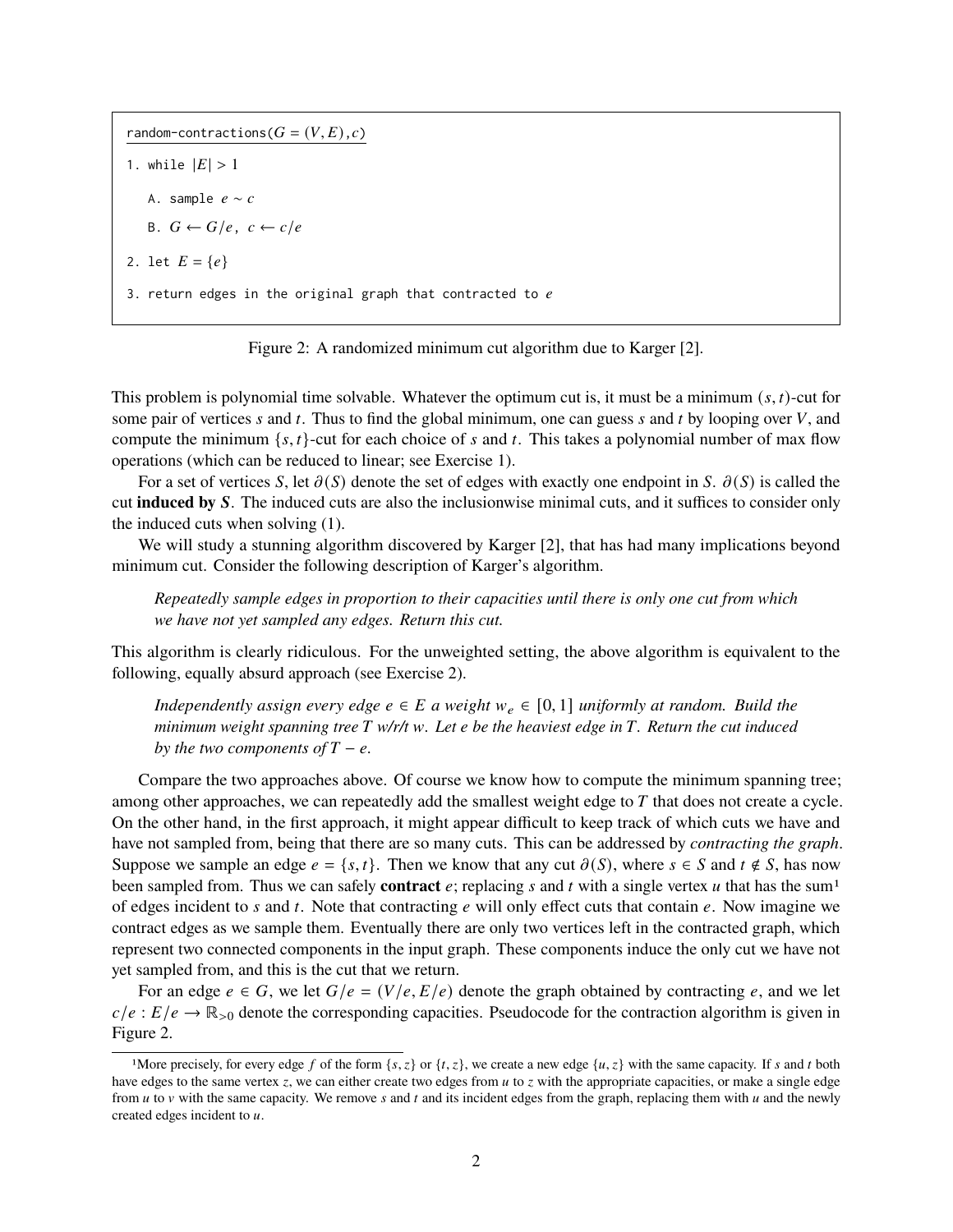The intuition behind [Figure 2](#page-1-0) is as follows. Here we describe the intuition for unweighted graphs for the sake of concreteness. (The intuition is the same for weighted graphs, except replacing "many edges" with "large capacity", etc.) Suppose we have an unweighted graph  $G = (V, E)$ , and let  $C \subset E$  be the minimum cut. Since C is the minimum cut – keyword minimum – there are presumably very few edges in C. If we randomly sample an edge  $e \in E$ , then hopefully  $e \notin C$ . If C "survives" this round, then we have all made some progress because there is one less vertex in the graph after contracting  $e$ . In the next round, C is still the minimum cut, so the high-level logic from the first round still holds. Thus we can repeatedly sample edges and preserve the hope that we avoid  $C$ .

The above argument hinges on *how much smaller*  $C$  is then  $E$ . If we can argue that  $C$  is always a miniscule fraction of  $E$ , then we might hope that  $C$  survives to the end, after all. On the other hand, if  $C$  is even a small constant fraction of  $G$ , we will probably sample from  $C$  after a constant number of rounds. Observe also that over time, C becomes a larger and larger fraction of  $E$ , as we contract and remove edges outside of  $C$ .

The key observation is that *every vertex*  $\nu$  *induces a cut*  $\partial(\nu)$ *, which must have at least as many edges as* 𝐶*. Thus the minimum cut is at most the minimum degree in the graph.* In turn, since the number of edges in E is the sum of degrees (divided by 2), *the minimum cut* C *is at most a*  $2/n$  *fraction of the total number of edges*! This observation holds initially in the input graph and thereafter in the contracted graphs, although n decreases by 1 in each iteration.

On the first iteration, C has at most a  $2/n$  chance of being hit. On the second interation, assuming C surivived the first iteration, C has (at most) a  $2/(n-1)$  chance of being hit. Continuing in this fashion, assuming C surivived the first  $i - 1$  iterations, C has a  $2/(n - i + 1)$  change of being hit in the *i*th iteration. If one combines these problems, one discovers that C has a  $\geq 1/(n^2)$  $n_2$ ) chance of surviving all  $n - 1$  rounds We can repeat the experiment  $\binom{n}{2}$  $Z_2^n$  =  $O(n^2)$  (a polynomial!) number of times to find the minimum cut with constant probability, and  $O(n^2 \log n)$  times to find the minimum cut with high probability.

In the sequel, we formalize the the above argument, as well as extend it to positive capacities. For ease of notation, for a set of edges  $C \subset E$ , we denote the sum of capacities over C by

$$
\sum_{e \in C} c(e) \stackrel{\text{def}}{=} \sum_{e \in C} c(e).
$$

**Lemma 1.** Let  $C^*$  be the minimum cut in  $(G, c)$ , and suppose  $e \notin C$ . Then  $C^*$  is (or maps to) to the minimum *cut in the contracted graph*  $(G/e, c/e)$ *.* 

*Proof sketch.* Direct inspection. ■

<span id="page-2-0"></span>**Lemma 2.**  $\sum_{e \in E} c(e) \geq \frac{\lambda n}{2}$  $\frac{\ln}{2}$ .

*Proof.* Every vertex v has weighted degree  $\sum_{e \in \partial(v)} c(e) \ge \lambda$  since  $\partial(v)$  is a cut. Thus

$$
\sum_{e \in E} c(e) = \frac{\sum_{v} \sum_{e \in \partial(v)} c(e)}{2} \ge \frac{\lambda n}{2}.
$$

<span id="page-2-1"></span>**Lemma 3.** *Let*  $e \sim c$ . *Then*  $P[e \in C^{\star}] \leq \frac{2}{n}$ .

*Proof.* We have  $P[e \in C^{\star}] = \frac{\sum_{e \in C^{\star}} c(e)}{\sum_{e \in C^{\star}} c(e)}$  $\sum_{e \in E} c(e)$  $\leq \frac{2}{n}$  by (a) [Lemma 2.](#page-2-0)

**Lemma 4.** Let  $C^*$  be a minimum cut. With probability  $\geq 1/\binom{n}{2}$  $\binom{n}{2}$ , random-contractions *returns*  $C^{\star}$ .

 $\blacksquare$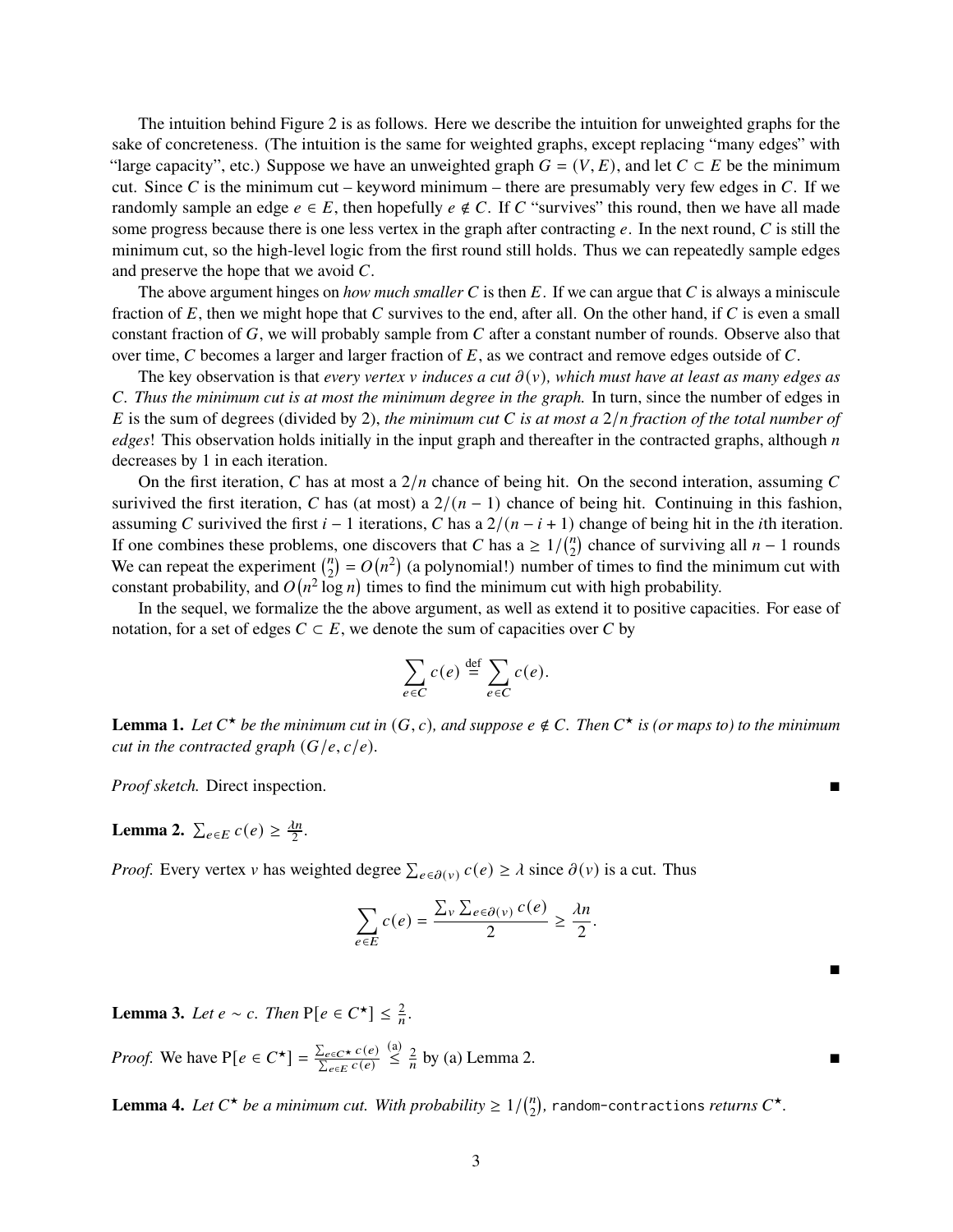*Proof.* For  $k \in \mathbb{Z}_{\geq 0}$ , let  $E_k$  be the event that we have not sampled  $C^*$  after k iterations. Initially,  $P[E_0] = 1$ , and we want to show that  $P[E_{n-2}] \geq 1/(n \choose 2)$  $n_2$ ). By [Lemma 3,](#page-2-1) we have

$$
P[E_k | E_{k-1}] \ge 1 - \frac{2}{n - (k-1)} \text{ for each } k \in [n].
$$

The probability of succeeding (event  $E_{n-2}$ ) is at least

$$
P[E_{n-2}] = \prod_{k=1}^{n-2} P[E_k | E_{k-1}] \ge \prod_{i=3}^{n} \left(1 - \frac{2}{i}\right)
$$
  
= 
$$
\prod_{i=3}^{n} \frac{i-2}{i} = \frac{(n-2)!2}{n!} = \frac{1}{\binom{n}{2}}.
$$

Thus with probability about  $1/n^2$ , the random contraction algorithm returns the minimum cut. To find the minimum cut with constant probability, we rerun the algorithm  $O(n^2)$  time and return the best cut. To find the minimum cut with *high probability*, we rerun the algorithm  $O(n^2 \log n)$  times.

É

The nice thing about repetition is that we can run the randomized trials *in parallel*. Moreover, a single instance of the contraction algorithm (via its connection to minimum spanning trees) can be made to run in  $polylog(n)$  time with polynomially many processors. Thus one obtains a randomized parallel algorithm for minimum cut.

**Corollary 5.** *A randomized minimum cut can be computed in parallel in polylogarithmic time with a polynomial number of processors.*

That said, random-contractions is not just an algorithm. It is also a profound structural observation about the number of minimum cuts in an undirected graph. In the above algorithm, any fixed minimum cut is returned with probability  $1/\binom{n}{2}$  $\binom{n}{2}$ . This implies that there are at most  $\binom{n}{2}$  $n_2$ ) minimum cuts in the graph!

**Corollary 6.** *There are at most*  $\binom{n}{2}$ 2 *minimum cuts in a graph.*

#### <span id="page-3-0"></span>**2.1 Approximate minimum cuts**

Above we showed that the total number of exactly minimum cuts is at most  $\binom{n}{2}$  $n_2$ ). Here we extend the approach to count the number of approximate minimum cuts. In particular, we analyze the number of  $\alpha$ -approximate minimum cuts for any given  $\alpha \geq 1$ .

To analyze the number of approximate minimum cuts, we analyze a slightly different algorithm called apx-random-contractions. This algorithm is similar to random-contractions, excepts it stops contracting when there are  $\lceil \alpha^2 \rceil$  edges left in the graph, and returns all of the cuts in the contracted graph. We analyze and obtain a lower bound on the probability that a fixed approximate minimum cut is one of these surviving cuts. The total number of approximate minimum cuts is at most the reciprocal of this probability.

**Lemma 7.** *Let C be a* α-*approximate minimum cut. For e* ∼ *c*, P[e ∈ *C*] ≤  $\alpha$ <sub>*a*</sub><sup>2</sup>.

*Proof.* We have  $P[e \in C^{\star}] = \frac{\sum_{e \in C^{\star}} c(e)}{\sum_{e \in C^{\star}} c(e)}$  $\sum_{e \in E} c(e)$  $\leq \frac{\alpha_2}{n}$  by (a) [Lemma 2.](#page-2-0)

**Theorem 8.** Let C be a α-approximate minimum cut. random-contractions returns C with probability  $\geq 1/(\frac{n}{2})$  $\binom{n}{2\alpha}$ .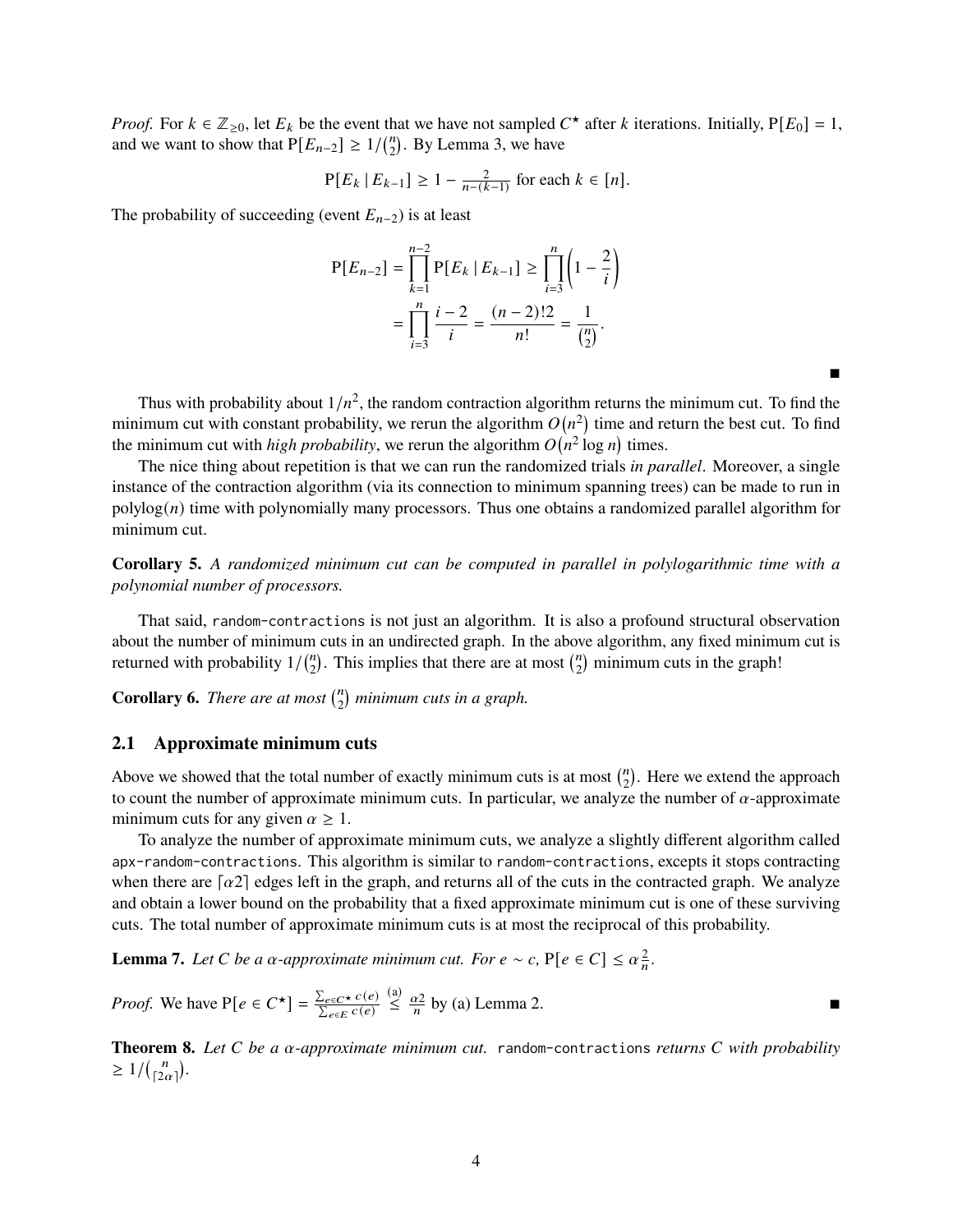apx-random-contractions( $G = (V, E), c, \epsilon$ ) 1. let  $k = \lceil 2\alpha \rceil$ 2. while  $|V| > \lceil \alpha 2 \rceil$ A. sample  $e \in c$ B.  $G \leftarrow G/e$ ,  $c \leftarrow c/e$ 

3. return all  $2^{k-1}-1$  cuts in the original graph that are preserved in the contracted graph  $G$ 

*Proof.* Let  $k = \lfloor 2\alpha \rfloor$ . We have

$$
\prod_{i=k+1}^{n} \left(1 - \frac{2\alpha}{i}\right) \ge \prod_{i=k+1}^{n} \left(1 - \frac{k}{i}\right) = \left(\frac{n-k}{n}\right) \left(\frac{n-k-1}{n-1}\right) \cdots \left(\frac{1}{k+1}\right) = \frac{(n-k)!k!}{n!} = \binom{n}{k}^{-1}
$$

É

<span id="page-4-0"></span>**Corollary 9.** Let  $\alpha \geq 1$ , and let  $k = \lfloor 2\alpha \rfloor$ . The number of  $\alpha$ -approximate minimum cuts is at most

$$
2^k \binom{n}{k} \le n^k
$$

[Corollary 9](#page-4-0) has been sharpened to  $O(n^{\lfloor 2\alpha \rfloor})$  for any constant  $\epsilon > 0$  [\[3\]](#page-15-1).

## **3 Sparsification**

**Sparsification** refers to the general method of taking a large, dense graph and producing a smaller, sparse graph (over the same vertex set) that preserves some desired structure of the original graph.

We start with a very familiar example. Recall that two vertices  $s$  and  $t$  are **connected** in an undirected graph if there is a path from s to t. Given an undirected graph  $G = (V, E)$ , suppose we wanted a sparse subgraph  $G' = (V, E')$  such that any two vertices  $s, t \in V$  are connected in G iff they are connected in G'. Here there is a solution  $G'$  with (slightly less than) *n* edges. The reader probably knows the answer and should pause to realize it.

#### <span id="page-4-1"></span>**3.1 Preserving small connectivities**

**Definition 10.** *Let*  $G = (V, E)$  *be an undirected graph. The* **connectivity between two vertices**  $s, t \in V$  **is** *the size of the minimum* {𝑠, 𝑡}*-cut. When* 𝐺 *is unweighted, this is also the maximum number of disjoint paths from s to t*. The **connectivity of an edge**  $e \in E$  *is defined as the connectivity of its endpoints.* 

Above, we discussed sparsifiers that maintain all pairwise connectivities in an undirected graph up to connectivity 1. Here we will analyze a generalization by Nagamochi and Ibaraki [\[1\]](#page-15-2) for maintaining connectivities up to a fixed cardinality  $k \in \mathbb{N}$ . That is, given an undirected graph  $G = (V, E)$  and a parameter k, we will compute a set  $F \subseteq E$  with less than kn edges with the following guarantees.

1. If  $s, t \in V$  have connectivity  $\ell \leq k$  in G, then s and t have connectivity  $\ell$  in F.

2. If  $s, t \in V$  have connectivity  $\ell \geq k$  in G, then s and t have connectivity  $\geq k$  in G.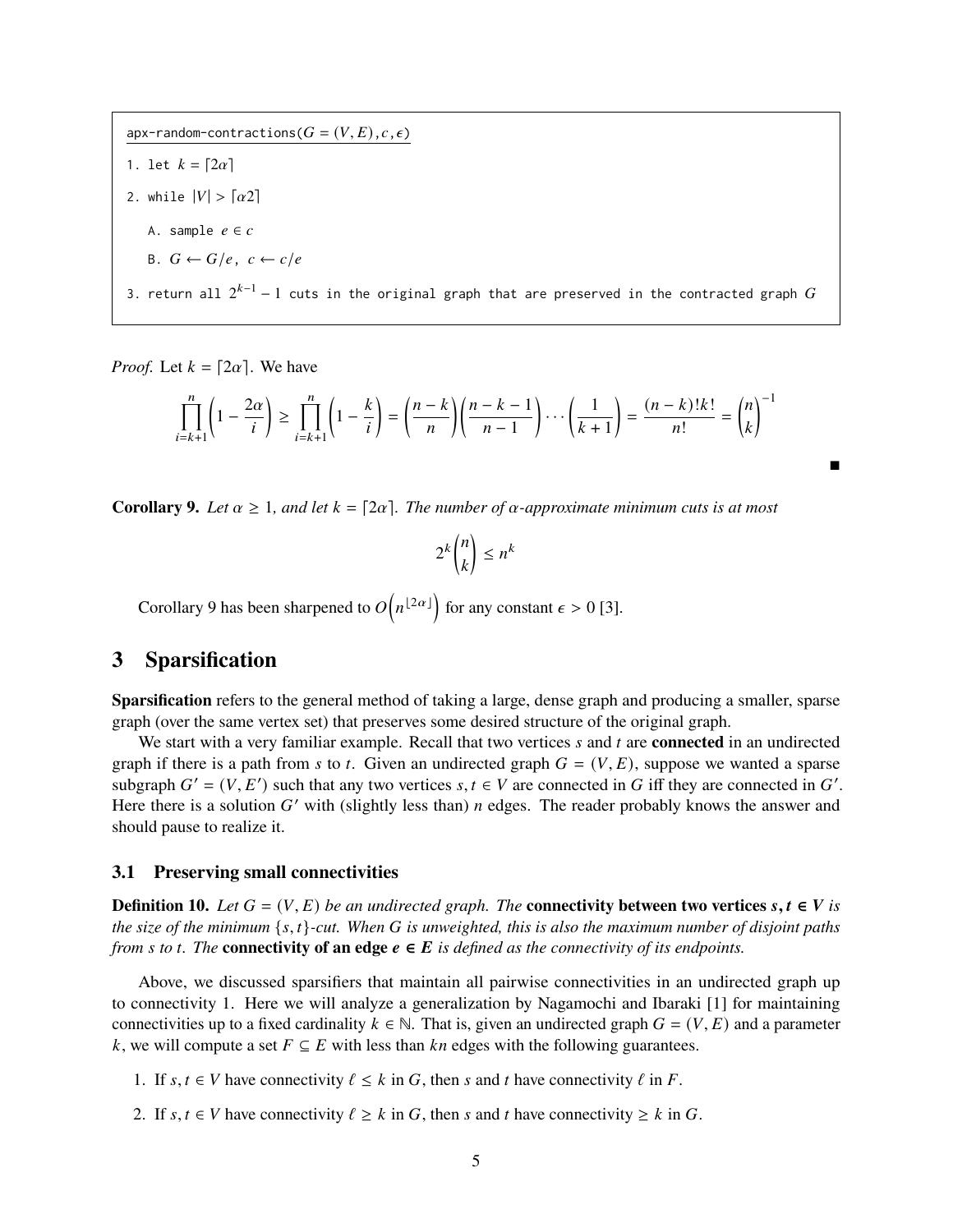Nagamochi and Ibaraki [\[1\]](#page-15-2) proposed the following simple greedy algorithm. Consider the partition of  $E$  into forests  $F_1, F_2, F_3, \ldots$  constructed as follows.

*For each edge*  $e \in E$  *(in any order), find the first forest*  $F_i$  *such that*  $F_i + e$  *is also a forest, and add*  $e$  *to*  $F_i$ .

For each  $k \in \mathbb{N}$ , let  $\overline{F}_k = F_1 \cup \cdots \cup F_k$  denote the union of the first k forests, as a subgraph of G.

<span id="page-5-0"></span>**Theorem 11** (Nagamochi and Ibaraki [\[1\]](#page-15-2)). Let  $s, t \in V$  have connectivity  $\ell$  in G. Then for all  $k \leq \ell$ , s and t *have connectivity*  $\geq k$  *in*  $\overline{F}_k$ *.* 

The key observation to proving [Theorem 11](#page-5-0) is the following.

<span id="page-5-1"></span>**Lemma 12.** Let  $C = \partial(S)$  be an induced cut with  $\ell$  edges. Then for all  $k \leq \ell$ ,  $|C \cap \overline{F}_i| \geq i$ .

*Proof.* If not, there is an edge  $e \in C \setminus \overline{F}_k$ . For each  $i \in [k]$ , if  $e \notin F_i$ , then there must be another edge in  $C = \partial(S)$  in  $F_i$ . Applied to each i, we see that C has at least one edge in each  $F_i$ , hence at least k total in  $\overline{F}_k$  a contradiction.

The proof of [Theorem 11](#page-5-0) is now immediate: by [Lemma 12,](#page-5-1) every  $\{s, t\}$ -cut in  $\overline{F}_k$  has at least k edges.

[Theorem 11](#page-5-0) gives us our first nontrivial sparsifier. With  $\lt k n$  edges, we can preserve all connectivities up to size  $k$ . Don't be fooled by its simplicity! This is a landmark algorithm that has inspired many more ideas.

In the sequel, we will be interested in sparsifiers whose size is *independent of* k. To this end, we will have to introduce both approximations and andomization. Before continuing on, however, we require the following observation about the Nagamochi-Ibaraki sparsifier: Nagamochi-Ibaraki sparsifier encodes, for every edge  $e$ , a lower bound on its connectivity, as follows.

**Lemma 13.** *For each edge e, if*  $e \in F_k$ *, then e has connectivity*  $\geq k$ *.* 

*Proof.* Let  $e = \{s, t\}$ , let C be an  $\{s, t\}$ -cut, and let  $\ell = |C|$ . If  $\ell < k$ , then by [Lemma 12,](#page-5-1) all  $\ell$  edges of C would be in  $\overline{F}_{\ell}$ , a contraction to  $e \in F_k$ .

#### <span id="page-5-2"></span>**3.2 Randomized sparsification**

Let  $G = (V, E)$  be an unweighted and undirected graph, and let  $F_1, F_2, \ldots$  partition E into forests per the greedy process in [Section 3.1.](#page-4-1) Let  $\epsilon > 0$  be fixed.

Consider the randomized and reweighted subgraph  $G' = (V, E', c')$  constructed as follows. For each edge  $e \in E$ , let *i* be the index of the forest  $F_i$  such that  $e \in F_i$ , and let

$$
p_e = \min\left\{ \left( \frac{c \log^2(n)}{\epsilon^2} \right) \frac{1}{i}, 1 \right\}
$$

for a universal constant  $c \ge 1$  TBD. The random graph  $G' = (V, E', w)$  is now generated as follows.

*Independently for each edge*  $e \in E$ *, with probability*  $p_e$ *, add*  $e$  *to*  $E'$  *with weight*  $w(e) = 1/p_e$ *.* 

We say that  $(G' = (V, E'), w)$  preserves the weight of a cut  $C = \partial(S)$  up to a  $(1 \pm \epsilon)$ -multiplciative factor if

$$
(1-\epsilon)|C| \leq \sum_{e \in C \cap E'} w(e) \leq (1+\epsilon)|C|.
$$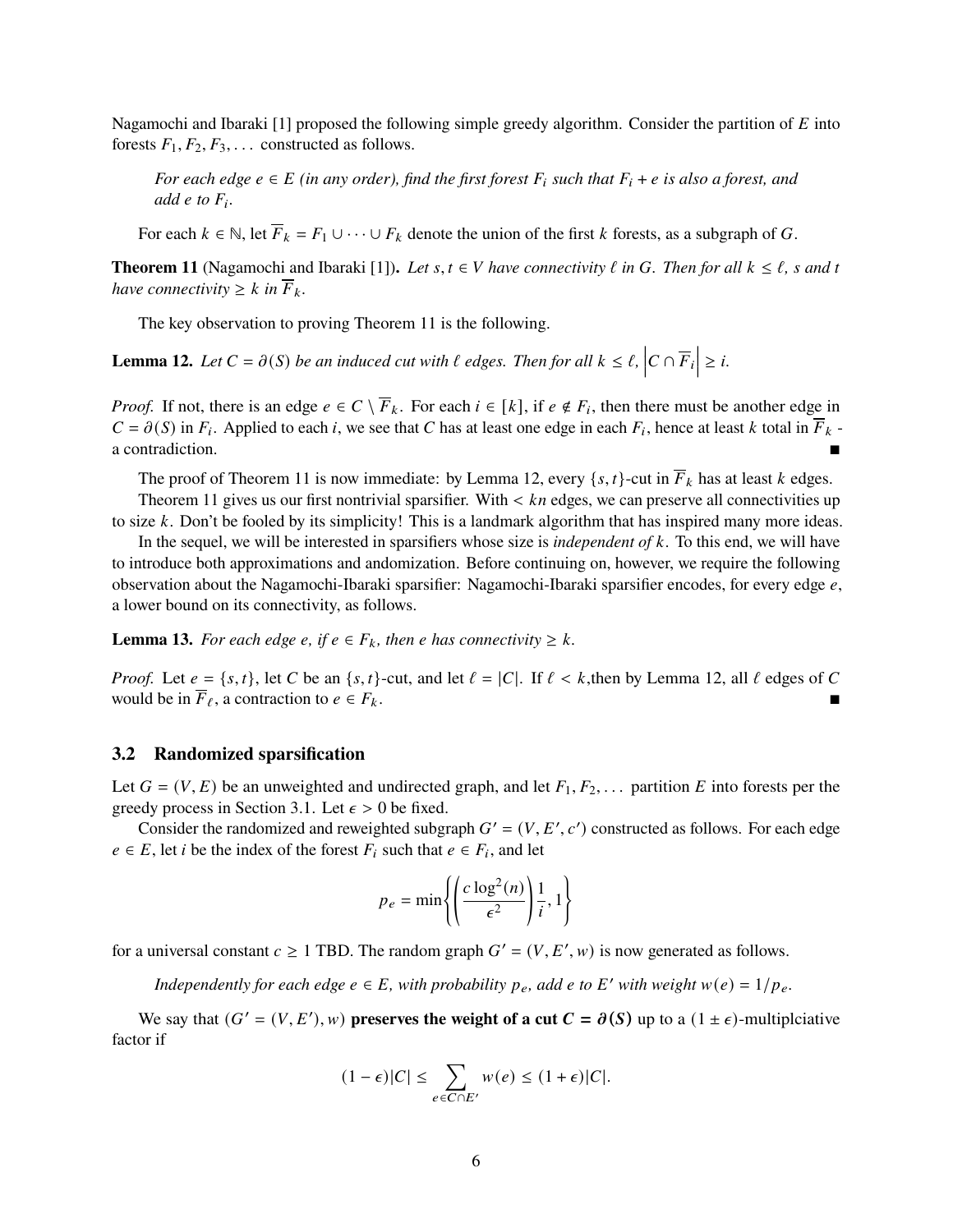<span id="page-6-0"></span>**Theorem 14.** With high probability,  $(G', w)$  has  $O(n \log^3(n)/\epsilon^2)$  edges, and preserves the weight of every *(induced) cut up to an*  $(1 \pm \epsilon)$ *-multiplicative factor.* 

We can interpret [Theorem 14](#page-6-0) as a randomized approximation of the deterministic Nagamochi-Ibaraki sparsifiers from [Section 3.1.](#page-4-1) Recall that the Nagamochi-Ibaraki forests preserved all cuts up to a fixed cardinality k exactly, with at most  $k(n-1)$  edges total. This bound is ideal for constant k, but less appealing for larger values of k. [Theorem 14](#page-6-0) preserves all cuts *of all sizes* up to an  $(1 \pm \epsilon)$ -multiplicative. The output graph is almost linear in the number of vertices. A natural application of [Theorem 14](#page-6-0) is as a preprocessing step to maximum flow. By [Theorem 14,](#page-6-0) we can reduce the number of edges in the graph to  $O(n \log^2(n)/\epsilon^2)$ edges while preserving the value of the maximum flow up to an  $(1 \pm \epsilon)$ -multiplicative factor. Running Ford-Fulkerson (or whatever other flow algorithm) in  $G'$  is faster because  $G'$  is smaller, and will still give an accurate estimate of the flow.

We note that there are also algorithms for weighted graphs that are almost based on random sampling in proportion to some measure of connectity; see [Section 3.3](#page-10-0) below.

#### **3.2.1 First observations**

It is not at all obvious that  $G'$  should approximately preserve the value of every cut. However, it is easier to see that  $G$  is sparse.

<span id="page-6-2"></span>**Lemma 15.** With high probability, G' has  $O(n \log^3(n)/\epsilon^2)$  edges.

*Proof.* Each edge in  $F_i$  is added with probability  $\leq O(\log^2(n)/i\epsilon^2)$ . In particular, there are at most  $n-1$ edges with  $p_e = c \log^2(n)/\epsilon^2$ ,  $n-1$  edges with  $p_e = c \log^2(n)/2\epsilon^2$ , and so forth. We conclude that

$$
E[|E'|] = \sum_{e \in E} p_e \leq \frac{c \log^2(n)}{\epsilon^2} \sum_i \frac{1}{i} |F_i| \stackrel{\text{(a)}}{\leq} O\left(\frac{n \log^2(n)}{\epsilon^2}\right).
$$

For (a), we note that an easier upper bound is obtained by

$$
\sum_{i} \frac{1}{i} |F_i| \le n \sum_{i} \frac{1}{i} = O(n \log(n)).
$$

To instead upper bound by  $O(n)$ , we observe that subject to  $\sum_i |F_i| \leq m$ , the LHS is maximized by have the first  $O(m/n)$  have  $n-1$  edges.

Let us now return to cuts. We first verify that the random graph preserves the value of every cut in expectation.

<span id="page-6-1"></span>**Lemma 16.** *Let*  $C = \partial(S)$  *be a cut. Then* 

$$
E\left[\sum_{e \in C \cap E'} w(e)\right] = |C|.
$$

*Proof.* The key is that whenever we sample an edge  $p_e$  with probability  $p_e$ , we scale up the capacity by  $1/p_e$ . These two factors cancel each other out. Indeed,

$$
E\left[\sum_{e \in C \cap E'} w(e)\right] \stackrel{\text{(a)}}{=} \sum_{e \in C} P[e \in E'] E[w(e) \mid e \in E'] = \sum_{e \in C} p_e \cdot \frac{1}{p_e} = |C|.
$$

Here (a) is by linearity of expectation.

We can also show that any particular cut is preserved with high probability.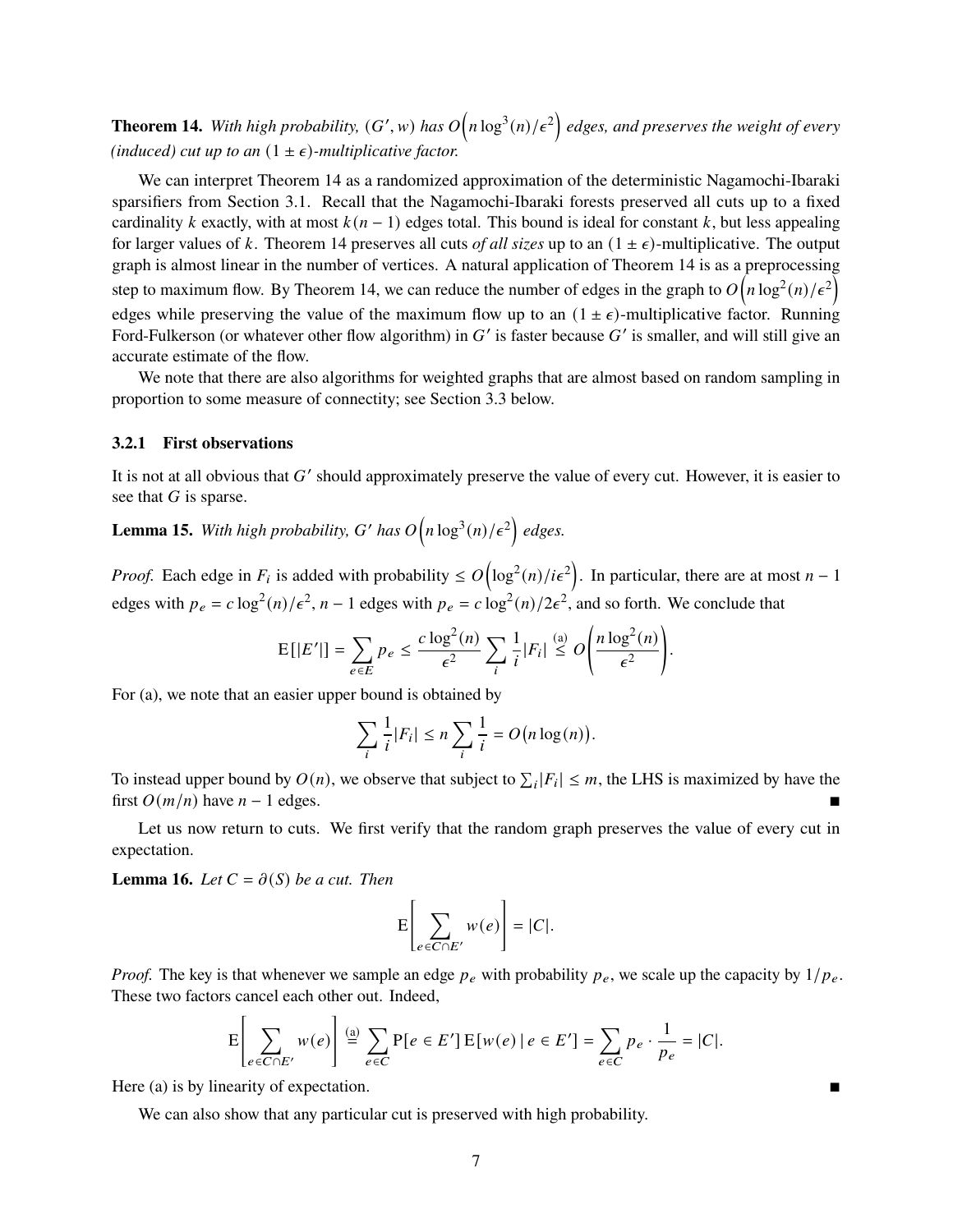<span id="page-7-0"></span>**Lemma 17.** *Let*  $C = \partial(S)$  *be a cut. Then for any*  $\beta > 0$ *,* 

$$
\mathbb{P}\left[\sum_{e \in S \cap E'} w(e) \ge (1+\epsilon)|S| + \beta\right] \le e^{-c\log^2(n)\beta/\epsilon|S|}
$$

*and*

$$
\mathbf{P}\left[\sum_{e \in S \cap E'} w(e) \le (1 - \epsilon) |S| - \beta\right] \le e^{-c \log(n) \beta / \epsilon |S|}.
$$

*Proof.* Let  $k = |C|$ . Then  $C \subseteq F_1 \cup \cdots \cup F_k$ . For every edge  $e \in C$ , we either have  $p_e = 1$  and  $e \in C$ deterministically, or with probability  $p_e, e \in E'$  and

$$
w(e) = \frac{1}{p_e} \le \frac{\epsilon^2 c k}{\log^2(n)} = \left(\frac{\epsilon^2}{c \log^2(n)}\right) |C|.
$$

Taking a step back, our goal is to estimate  $|C|$  by random sampling. As observed in [Lemma 16,](#page-6-1) the expected value of the random sampling is correct. Each edge  $e \in C$  represents an independent random quantity that contributes at most a  $(\epsilon^2/c \log^2(n))$ -fraction of C. When many small and independent parts add up to a (relatively) large expected sum, then the random sum will be strongly concetrated around its concentration. Applying Chernoff bounds gives the desired result.

Note that for  $\beta = \epsilon |S|$ , [Lemma 17](#page-7-0) says that any particular cut is preserved up to an  $(1 \pm 2\epsilon)$ -multiplicative factor with probability of error  $\leq n^{-c \log(n)}$ . This is very encouraging, as the error probability is small enough to take the union bound over polynomially many cuts. However, it is not enough for [Theorem 14,](#page-6-0) which says that *all cuts* are preserved with high probability – and there are, alas,  $2^n$  many different cuts.

#### **3.2.2 Overview of the proof**

We have already collected some observations that suggests [Theorem 14](#page-6-0) is not unreasonable. Every cut is preserved in expectation, and up to an  $(1 \pm \epsilon)$ -approximation with very high probability. The problem is that we want to preserve *all* cuts, there are too many cuts to simply apply a union bound.

We take inspiration from [Section 2,](#page-0-2) where we analyzed a simple randomized algorithm for minimum cut. Intuitively, when sparsifying a graph, the minimum cuts should be the hardest cuts to preserve as they have the smallest margin for error. A remarkable consequence of the contraction algorithm is that there are only  $\binom{n}{2}$  $n_2$ ) minimum cuts in a graph. An extension of the same argument shows that, for any approximation factor  $\alpha > 1$ , there are at most  $n^{O(\alpha)}$  a-approximate minimum cuts. Thus there are only poly $(n)$  cuts within a factor of, say, 2 of the minimum cut. This structure paints a more optimistic picture then assuming that there are  $2^n$  cuts we have to preserve and that they are all equally sensitive to random sampling.

We first bucket the edges by their sampling probabilities. For  $k = 1, 2, \ldots$ , let

$$
H_k = \bigcup_{2^{k-1} \leq i \leq 2^k} F_i.
$$

Note that all edges in a bucket  $H_k$  are sampled with roughly the same probability, varying by at most a multiplicative factor of 2. This generates at most  $2 \log(n)$  buckets total.

Fix a bucket  $H_k$ . In the foregoing, a **section** of a bucket  $H_k$  is an edge set of the form  $A = H_k \cap C$ , where  $C = \partial(S)$  is an induced cut. We want to show that each section  $A = H_k \cap C$  is approximated fairly well by the sampled edges in  $H_k$ . To this end, one first observes that if  $C \cap H_k \neq \emptyset$ , then C must have at least  $2^{k-1}$ edges. Each edge  $e \in H_k$  is given weight (roughly)  $\epsilon^2 2^k / \log^2(n)$ , which in particular is at most a  $\epsilon^2 / \log^2(n)$ fraction of |C| (up to constants). That is, each edge  $e \in H_k \cap C$  represents a small and independently random contribution to the final estimate of  $|C|$ . One can apply concentration bounds and obtain the following.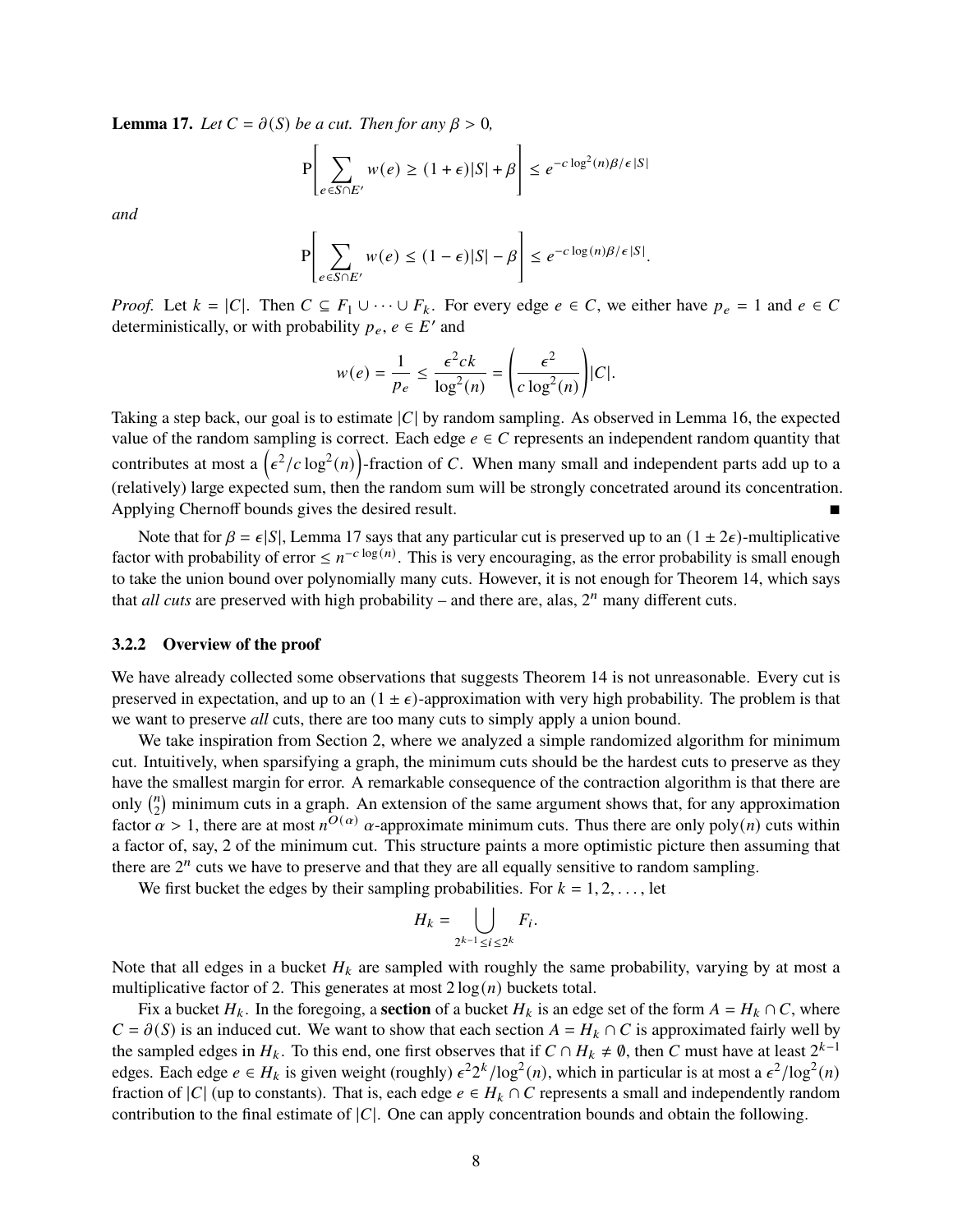<span id="page-8-0"></span>**Lemma 18.** *Let*  $k \in \mathbb{N}$ *. For every section of the form*  $A = H_k \cap C$ *, where*  $C = \partial(S)$  *is a cut, we have* 

$$
\mathbb{P}\left[\sum_{e \in A \cap E'} w(e) \ge (1+\epsilon)|A| + \left(\frac{\epsilon}{\log n}\right)|C|\right] \le n^{-c_0|C|/2^{k+1}}
$$

*and*

$$
\mathbf{P}\left[\sum_{e\in A\cap E'} w(e) \leq (1-\epsilon)|A| - \left(\frac{\epsilon}{\log n}\right)|C|\right] \leq n^{-c_0|C|/2^{k+1}}.
$$

We lave [Lemma 18](#page-8-0) as an exercise, although really all of the ideas of the proof are given in the description above.

[Lemma 18](#page-8-0) is helpful, but we find ourselves in a similar predicament as before, where now the number of sections of cuts may still be exponentially large. We want to argue that there is a nicer structure for which [Lemma 18](#page-8-0) will suffice.

Intuitively speaking, we should worry most about the sections  $A = H_k \cap C$  where  $|C|$  is small, because these give us the smallest margin of error. We will argue, by simulating the random contraction algorithm with some modifications based on *Mader's splitting lemma* (introduced later), that the number of sections of the form  $H_k \cap C$  where  $|C| \leq 2^k$  is a polynomial. In fact, there is a fairly smooth increase in the number of distinct sections  $H_k \cap C$ , where  $|C| \leq \alpha 2^k$  for  $\alpha > 1$ , as follows.

<span id="page-8-1"></span>**Lemma 19.** Let  $H$  be a set of edges where every edge has connectivity  $\geq K$ . Consider all sections of the *form*  $A = C \cap H$ *, where*  $C = \partial(S)$  *is a cut. For all*  $\alpha \geq 1$ *, there are at most distinct*  $n^{2\alpha}$  *nonempty sections of the form*  $A = H \cap C$ *, where C is a cut with*  $\leq \alpha K$ *.* 

We will prove [Lemma 19](#page-8-1) in [Section 3.2.3](#page-9-0) below.

[Lemma 19](#page-8-1) implies a structure to the sections of a bucket  $H_k$  that is much more forgiving then simply assuming where  $2^n$  sections with cuts and every cut has size roughly  $2^k$ . [Lemma 19](#page-8-1) says that there are only polynomially many sections with cuts with  $\leq 2^k$  that we really need to be worried about. It also says that there are only polynomially many more sections of cuts with  $\leq 2^{k+1}$  edges. While there are some more sections in this category, we also have twice as much room for error.

<span id="page-8-2"></span>**Lemma 20.** *Let*  $k \in \mathbb{N}$ *. With probability* ≥ 1 – 1/poly(*n*)*, for all sections of the form*  $A = H_k \cap C$ *, we have* 

$$
(1-\epsilon)|A| - \frac{\epsilon}{\log n}|C| \le \sum_{e \in A \cap E'} w(e) \le (1+\epsilon)|A| + \frac{\epsilon}{\log n}|C|.
$$

Let us prove [Lemma 20](#page-8-2) now under the assumption that [Lemma 18](#page-8-0) and [Lemma 19](#page-8-1) hold true.

*Proof of [Lemma 20.](#page-8-2)* Recall that every edge  $e \in H_k = F_{2^{k-1}} \cup F_{2^{k-1}+1} \cup \cdots \cup F_{2^k-1}$  has connectivity  $\geq 2^{k-1}$ . Thus any cut  $C = \partial(S)$  intersecting  $H_k$  has at least  $2^{k-1}$  edges.

We first group the number of distinct sections  $H_k \cap C$  by  $|C|$ . For  $\ell \in \mathbb{N}$ , let

 $\mathcal{A}_{\ell} = \{H_k \cap C : 2^{k+\ell-1} \leq |C| < 2^{k+\ell}\}.$ 

Fix  $\ell \in \mathbb{N}$ . By [Lemma 19,](#page-8-1) we have

$$
|\mathcal{A}_{\ell}| \le n^{c_0 2^{\ell}} \tag{2}
$$

for some constant  $c_0 > 0$ . For each section  $A = H_k \cap C$  where  $C \in \mathcal{A}_{\ell}$ , we have

$$
(1 - \epsilon)|A| - \frac{\epsilon}{\log n}|C| \le \sum_{e \in A \cap E'} w(e) \le (1 + \epsilon)|A| + \frac{\epsilon}{\log n}|C| \tag{3}
$$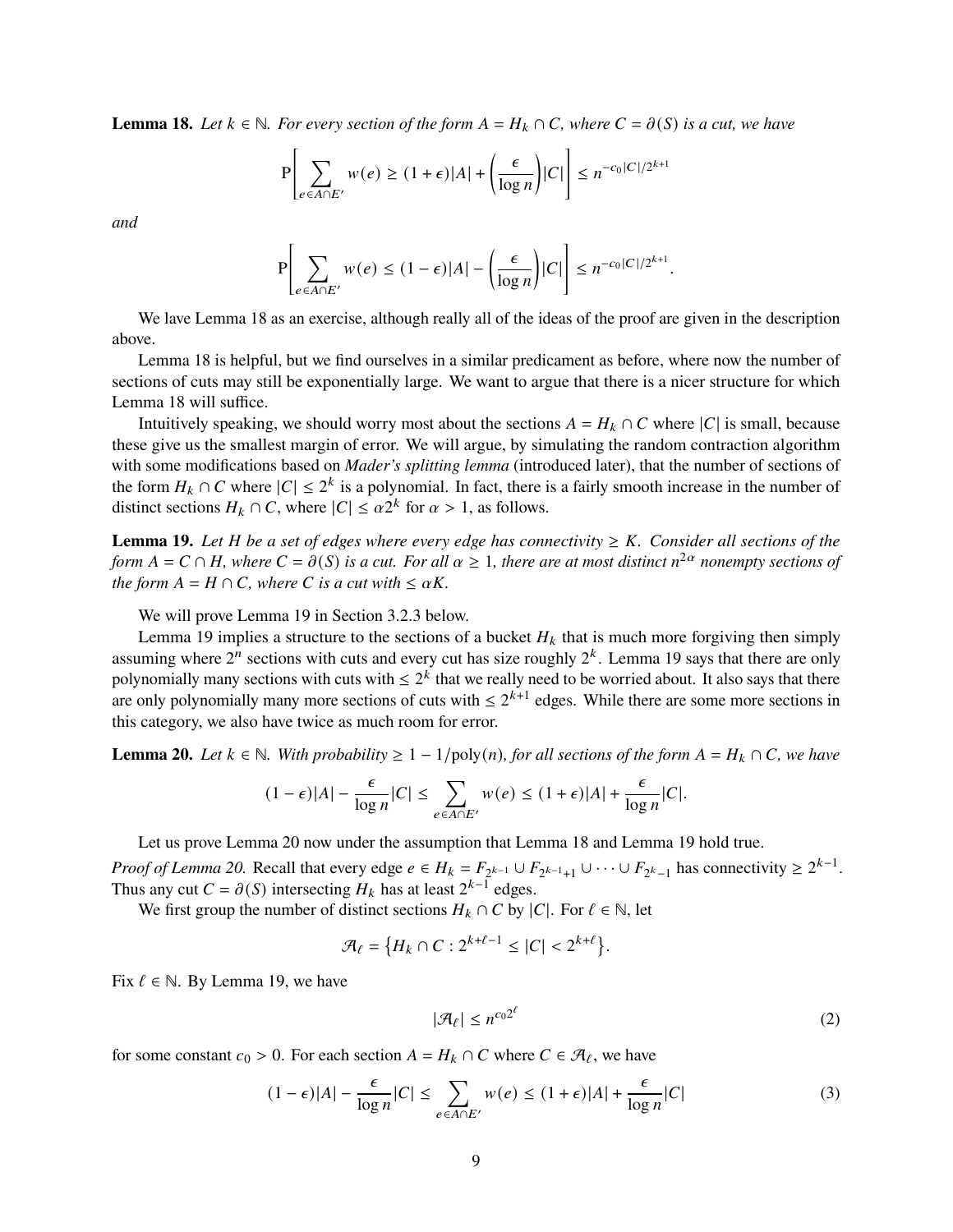with probability of error

$$
\leq e^{-c\log(n)|C|} = n^{-c_1|C|/2^k} \leq n^{-c_1 2^{\ell}/2}
$$

for some constant  $c_1 > 0$  that can be increased be increasing the constant c in our sampling probabilities  $p_e$ . In particular, we can make (say)  $c_1 \geq 2c_0 + 4$ . In that case that probability of error is

$$
\leq n^{-(c_0+2)2^{\ell}}.\tag{4}
$$

Comparing [\(2\)](#page-8-2) and [\(4\),](#page-8-2) we see that we *can take the union bound over*  $\mathcal{A}_{\ell}$ ! Indeed, by the union bound, the error probability of failing [\(3\)](#page-8-2) for at least one  $A \in \mathcal{A}_{\ell}$  is

$$
|\mathcal{A}_{\ell}| \cdot n^{-(c_0+2)2^{\ell}} \leq n^{-2^{\ell+1}}.
$$

We can now take the union bound over all  $(O(\log \log n))$  choices of  $\ell$ .

[Theorem 14](#page-6-0) now follows from [Lemma 20.](#page-8-2) We first restate [Theorem 14](#page-6-0) for the reader's convenience.

**Theorem 14.** With high probability,  $(G', w)$  has  $O(n \log^3(n)/\epsilon^2)$  edges, and preserves the weight of every *(induced) cut up to an*  $(1 \pm \epsilon)$ *-multiplicative factor.* 

*Proof.* We have already verified the number of edges in [Lemma 15.](#page-6-2) It remains to verify each cut. With high probability, [Lemma 20](#page-8-2) holds for every bucket  $H_k$ . For each cut  $C = \partial(S)$ , we have

$$
\sum_{e \in C \cap E'} w(e) = \sum_{k} \sum_{e \in C \cap H_k \cap E'} w(e) \leq \sum_{k} \left( (1 + \epsilon) |C \cap H_k| + \frac{\epsilon}{\log n} |S| \right) = (1 + 2\epsilon) |C|.
$$

Likewise, we have

$$
\sum_{e \in C \cap E'} w(e) = \sum_{k} \sum_{e \in C \cap H_k \cap E'} w(e) \ge \sum_{k} \left( (1 - \epsilon) |C \cap H_k| - \frac{\epsilon}{\log n} |S| \right) = (1 - 2\epsilon) |C|.
$$

This completes the proof of [Theorem 14.](#page-6-0)

#### <span id="page-9-0"></span>**3.2.3 Counting sections**

It remains to prove [Lemma 19,](#page-8-1) regarding the number of distinct sections induced by cuts of various sizes. To prove [Lemma 19,](#page-8-1) we require the following beautiful graph theoretic fact due to Mader and Lovasz. We will not prove this fact, and instead refer the reader to the textbook [\[4\]](#page-15-3).

<span id="page-9-1"></span>**Fact 1** (Splitting off lemma). Let  $G = (V, E)$  be an undirected graph, and let v be a fixed vertex with even *degree* 𝑘*. Then one "split off" the edges at* 𝑣 *while preserving the connectivity of all pairs of vertices (not including*  $\nu$ *) in the graph.* 

*Here "splitting off" means that we can pair up the edges incident to*  $\nu$ *, and replace them with the*  $k/2$ *edges formed by concatenating them and removing v from the middle. (e.g., two edges*  $\{a, v\}$  *and*  $\{b, v\}$  *are "split off" and replaced by a new edge*  $\{a, b\}$ *).* 

To get some sense of our use of [Fact 1,](#page-9-1) fix  $k \in \mathbb{N}$ , and consider a section of the form  $A = C \cap H_k$  where  $C = \partial(S)$ . Suppose we apply the splitting off lemma to split off a vertex v with degree <  $2^{k-1}$ . First, note such a vertex v cannot be incident to any edge in  $H_k$  because every edge in  $H_k$  still has connectivity  $\geq 2^{k-1}$ . Second, when splitting off  $v$ , we note that the cut  $C$  might decrease in size, but cannot increase. Third, the connectivity of every edge in  $H_k$  is preserved, and in particular stays  $\geq 2^{k-1}$ . Thus when splitting off v, the section  $A = C \cap H_k$  maps directly to the same section A, now as an intersection  $w \cap H_k$  where  $|w| \leq |C|$ .

We now restate and prove [Lemma 19.](#page-8-1)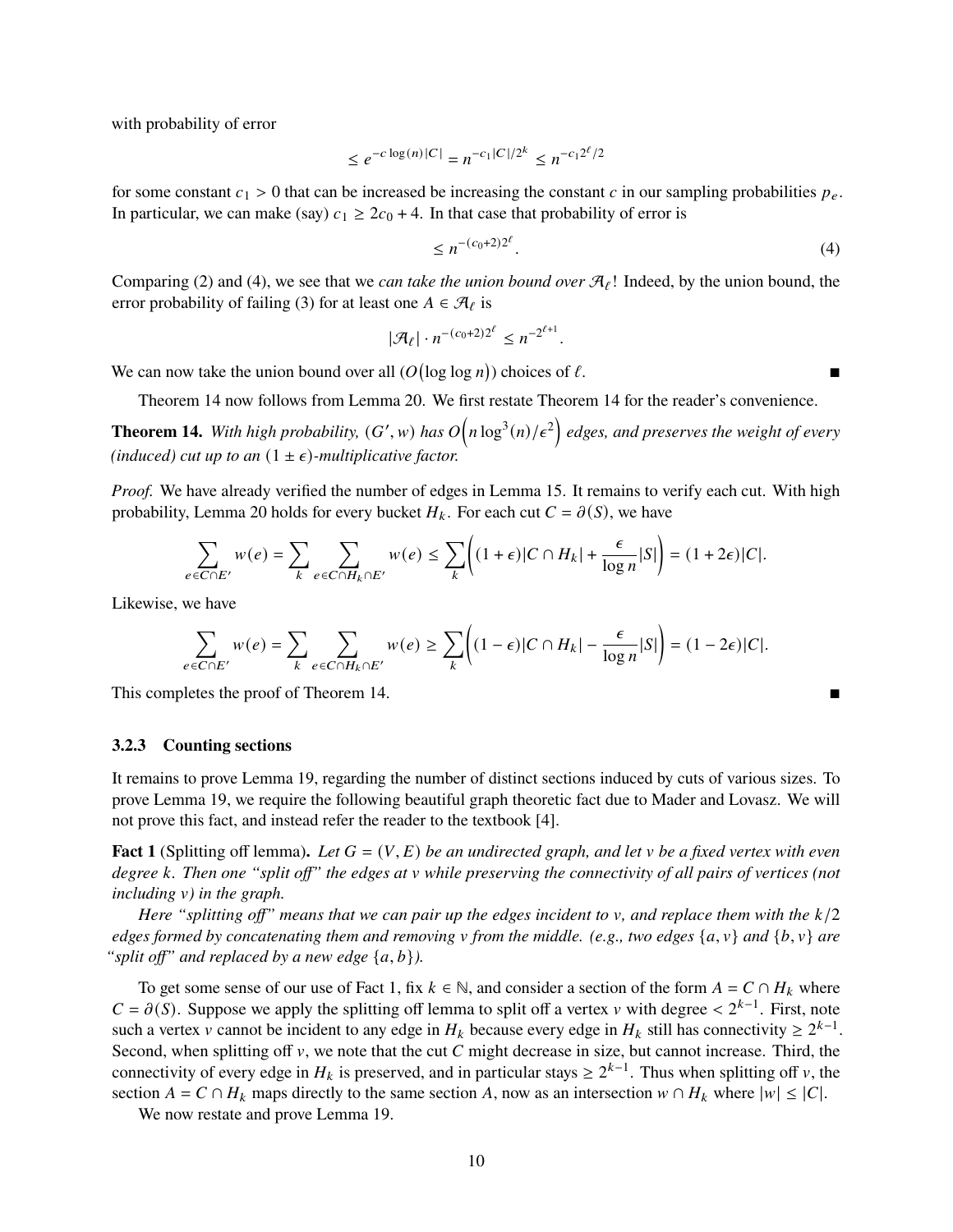**Lemma 19.** Let  $H$  be a set of edges where every edge has connectivity  $\geq K$ . Consider all sections of the *form*  $A = C \cap H$ *, where*  $C = \partial(S)$  *is a cut. For all*  $\alpha \geq 1$ *, there are at most distinct*  $n^{2\alpha}$  *nonempty sections of the form*  $A = H \cap C$ *, where*  $C$  *is a cut with*  $\leq \alpha K$ *.* 

*Proof.* We will prove the bound indirectly by directly proving the following: the distinct number of sections of the desired form in an *n*-vertex graph is at most the maximum number of  $\alpha$ -approximate minimum cuts in an  $n$ -vertex graph.

Suppose we run the contraction algorithm with the following two modifications.

- 1. We first note that by doubling all the edges initially, we can assume the graph is even degree. The evenness of the degree is also preserved under edge contractions. Now, whenever there is a vertex  $v$ with degree  $\lt K$ , we split off  $\nu$ .
- 2. We stop the algorithm when there are  $[2\alpha]$  vertices left in the graph, and return all sections induced by subsets of these vertices. (Thus  $\lt 2^{\lceil 2\alpha \rceil}$  sections are returned.)

Fix any section of the form  $A = H \cap C$ , where  $|C| < \alpha K$ . Note that A is preserved under splitting off, as well as the fact that A can be represented as an intersection  $H \cap C$  with a cut C such that  $|C| < \alpha 2^{K}$ . We return A iff (some) cut C such that  $A = H \cap C$  survives to the end of the algorithm.

Recall that the splitting off ensures that the minimum degree is  $\geq K$  at all times. If there are *n* vertices left and the minimum degree is  $K$ , then the probability that the next edge is sampled from  $C$  is

$$
\leq \frac{2|C|}{Kn} < \frac{2\alpha}{n}.
$$

This is the exact same as if counting the number of  $\alpha$ -approximate minimum cuts in [Section 2.1.](#page-3-0) Thus we obtain the same bound.

#### <span id="page-10-0"></span>**3.3 Weighted, Sparser, Stronger... and Deterministic**

Benczúr and Karger [\[8\]](#page-16-0) showed how to compute cut sparsifiers for *weighted* graphs with only  $O(n \log(n)/\epsilon^2)$ edges. This approach samples edges in proportion to (understimates of) their *edge strengths*, a different notion of connectivity. [\[8\]](#page-16-0) was actually the first such sparsification result, and precedes the simpler algorithm described above, which is from Fung, Hariharan, Harvey, and Panigrahi [\[10\]](#page-16-1). We point out two generalizations of cut sparsifiers, which we plan to return to later. Spielman and Srivastava [\[5\]](#page-16-2) showed how to randomly sample  $O(n \log(n)/\epsilon^2)$  edges as to preserve the *Laplacian qudratic form* of an undirected graph up to an  $(1 \pm \epsilon)$ -multiplicative factor - which is a stronger approximation guarantee that approximately preserves all cuts as well as many other properties of interest. Batson, Spielman, and Srivastava [\[6\]](#page-16-3) then showed how to sparsify the Laplacian (and preserve all cuts) with only  $O(n/\epsilon^2)$  edges *deterministically*. Removing the  $\log n$  factor is extremely surprising and consequential. Previously, the  $\log n$  factor arises for both graph and Laplacian sparsifiers from (essentially) a Chernoff-type union bound. Removing the  $log n$  factor required a fundamentally new approach based on carefully studying the eigenvalues associated with a graph. This result has also had many implications outside of computer science including the resolution of the longstanding *Kadison-Singer problem* from functional analysis [\[7\]](#page-16-4).

### **4 Randomized Ford-Fulkerson**

Let  $G = (V, E)$  be a simple undirected graph, and let  $s, t \in V$ . We want to compute the maximum  $s \to t$  flow. Recall the Ford-Fulkerson algorithm, a staple of introductory algorithms classes.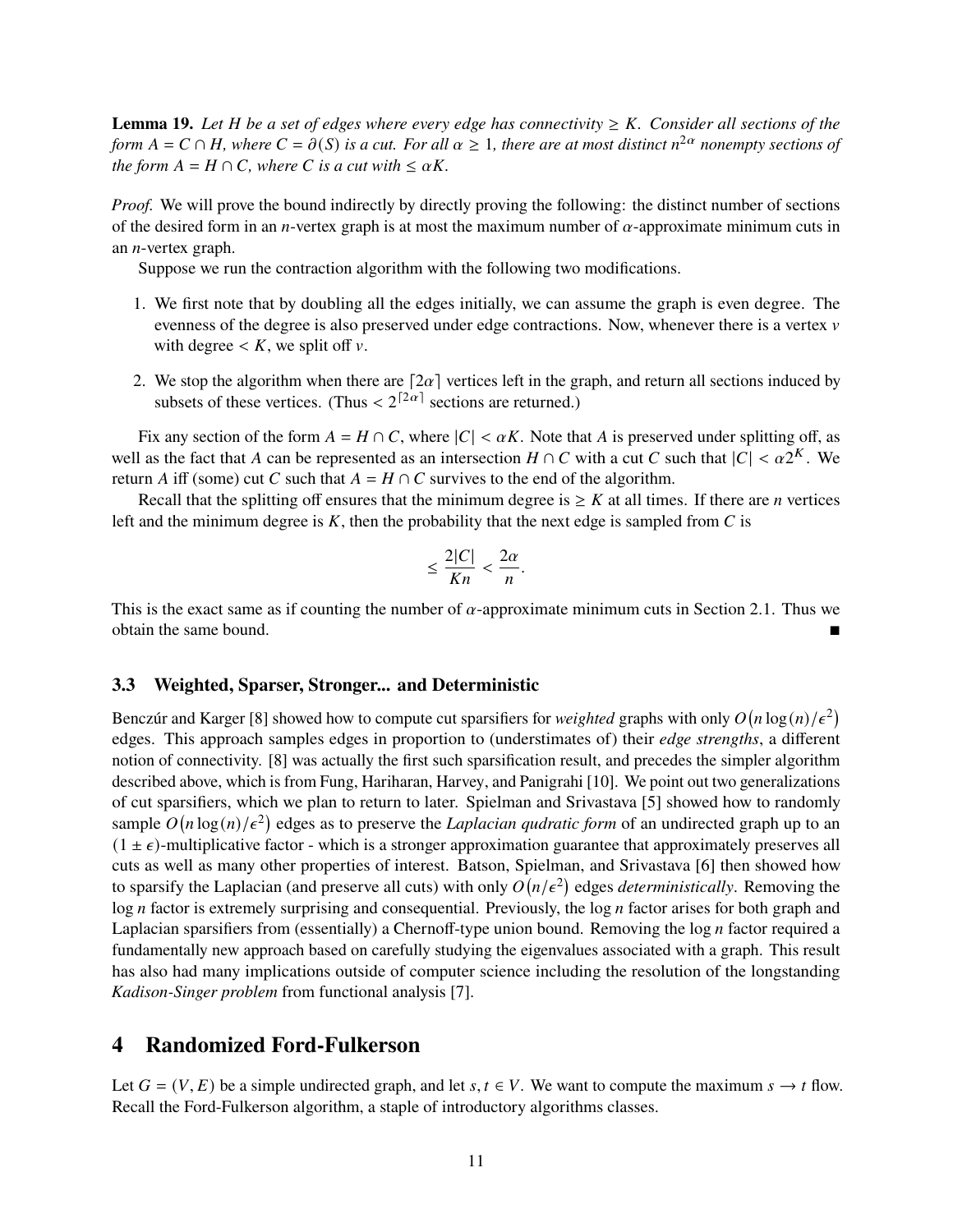#### *Repeatedly find a path from s to t in the residual graph, and route one unit of flow.*

Let  $\lambda$  denote the value of the max flow. In a simple graph, the  $\lambda$  is an integer at most *n*. Thus Ford-Fulkerson makes *n* iterations, each of which requires  $O(m)$  time to find a path. The overall running time is  $O(m\lambda) \leq O(mn)$ .

Our goal is to improve  $O(mn)$ . We first consider faster approximations based on the ideas already developed. In the previous section, we showed how to compute a sparse, reweighted subgraph  $G'$  of  $G$  that preserves all cut values up to a  $(1 \pm \epsilon)$ -multiplicative factor while. By max-flow min-cut, this also preserves the value of the maximum flow.

**Corollary 21.** *Let*  $G = (V, E)$  *be a simple undirected graph. For any*  $\epsilon > 0$ *, one can compute an*  $(1 - \epsilon)$ approximation to the value of the maximum flow with high probability in  $O\big(m + n^2\log^2(n)/\epsilon^2\big)$  randomized *time.*

We now consider the more ambitious challenge of computing the flow *exactly* in  $O(m + n^2 \text{ polylog}(n))$ randomized time.

We will analyze a simple algorithm (essentially) due to Karger and Levine [\[9\]](#page-16-5) that accelerates Ford-Fulkerson by sampling. Recall that in each iteration, the goal of Ford-Fulkerson is to find just one path from  $s$ to  $t$ . We search the entire graph - size  $m$  - to find a single path of  $n$  edges. Can we avoid sampling the entire graph?

Consider the first iteration, before we have routed any flow. We know that by applying the random sparsifier in [Theorem 14,](#page-6-0) we can sample and reweight just  $O(n \text{ polylog}(n))$  edges while approximating the value of every *undirected* cut by a constant factor. If every  $s \rightarrow t$  cut is approximately preserved, then in particular, we must sample *at least one* edge from *s* to *t*. Suppose that for every undirected edge that we sample, we consider any of its directed edges in the bidirected graph. If every  $s \to t$  cut has at least one edge in the sampled set, then we (by max-flow min-cut!) will have a path from  $s$  to  $t$ .

Thus we can randomly sample roughly  $n$  edges and find our first path in this smaller set. There is a technical issue in that it still takes that  $O(m \text{ polylog}(n))$  time to even generate the sample, which will be addressed later.

Consider now the second iteration. We might try the same idea - sample edges based on [Theorem 14](#page-6-0) and look at the corresponding directed edges in the graph. Most of the logic from the first iteration still holds, except for one important exception: some of the originally undirected edges have now become two edges in the same direction. These are precisely the edges used to transport one unit of flow in the first iteration. In the aggregate, all the  $s \to t$  cuts now have 2 less edges than all of the  $t \to s$  cuts! To compensate for the fact taht the  $s \rightarrow t$  cuts which are a little smaller than before, we might have to sample some extra edges.

To further explore the though experiment, suppose we have now routed half of the maximum flow. Every  $s \to t$  cut loses one edge (in net effect) per unit of flow. Since we have routed only half of the  $s \to t$  maximum flow, and the  $s \to t$  max flow equals the  $s \to t$  min cut, every  $s \to t$  cut has at least half of its edges remaining in the residual graph! When deciding how many edges to sample, then – still in proportion to [Theorem 14](#page-6-0) – it is not an unreasonable guess that we would need about twice as many sampled edges to hit all the  $s \rightarrow t$  cuts in the residual graph. The main lemma that we will have to prove is the following.

<span id="page-11-0"></span>**Lemma 22.** Let  $\lambda$  be the value of the max flow. Suppose we have routed  $(1 - \alpha)\lambda$  units of flow and  $\alpha\lambda$  units of flow remain to be routed, where  $\alpha > 0$ . Let  $E' \subset E$  sample (at least)  $O\Big(\frac{1}{\alpha}n\log^3 n\Big)$  edges from the same distribution as in [Theorem 14.](#page-6-0) Then with high probability, E' contains an  $\dot{s} \rightarrow t$  path.

Suppose first for simplicity that we knew that the maximum flow was  $\lambda$ . Consider the following the following algorithm.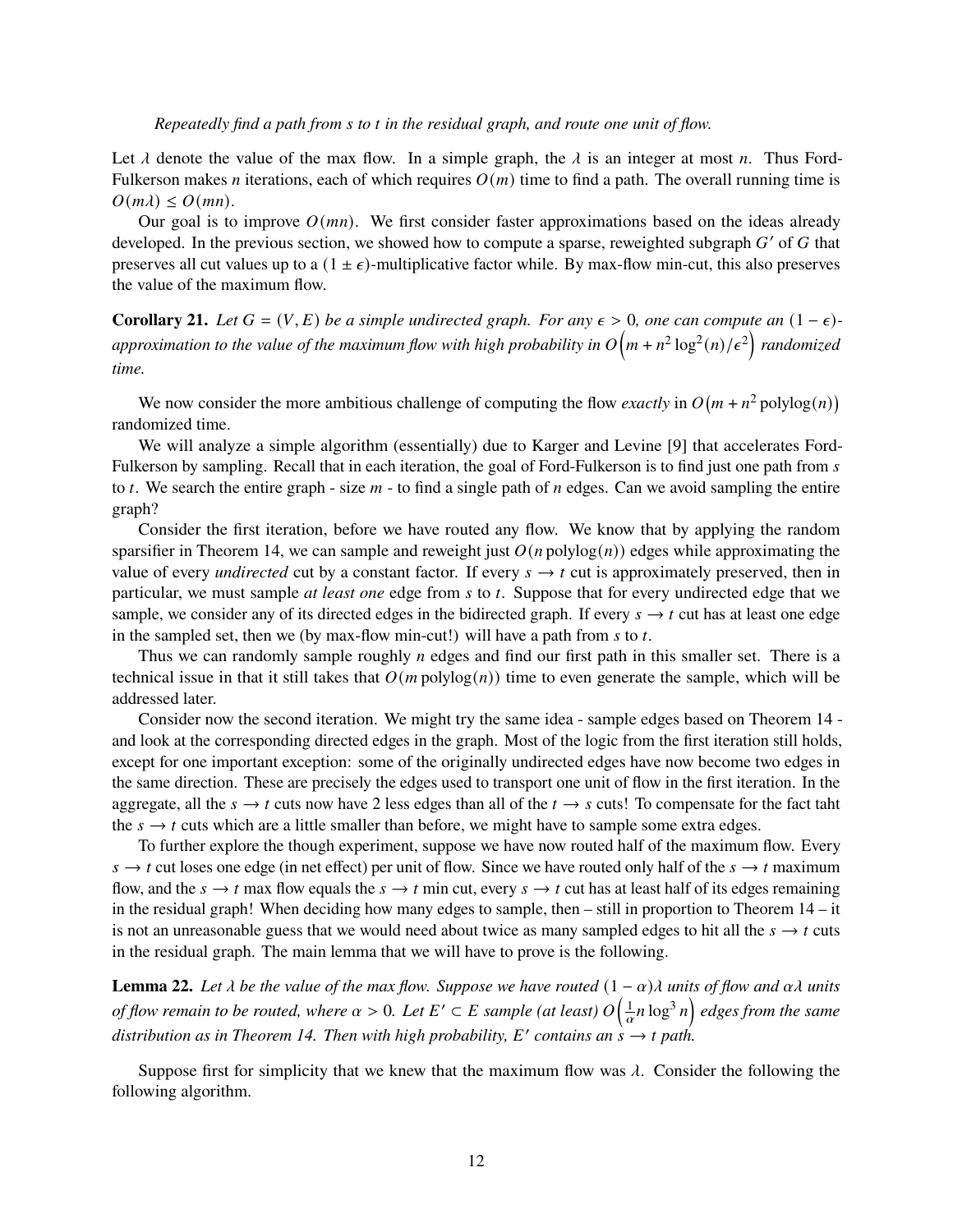*In the ith iteration, sample*  $O((\lambda n/(\lambda + 1 - i))$  polylog(*n*)) *undirected edges using the same probabilities as in [Theorem 14,](#page-6-0) and use the corresponding directed edges in the residual graph when looking for a path from s to t in this sampled set.* 

Of course we may not actually know the value of the maximum flow. Nonetheless we can effectively guess  $\lambda$ . We simply repeatedly double the number of sampled edges until we pass the magic threshold required by [Lemma 22](#page-11-0) to guarantee an  $s \rightarrow t$  path in the residual graph.

*Each iteration, sample (directed) edges from the residual graph using the same probabilities as in* [Theorem 14,](#page-6-0) and look for a path from s to t. Until a path from s to t is found, keep doubling *the number of sampled edges.*

Let us first assume [Lemma 22](#page-11-0) and prove the running time of [\[9\]](#page-16-5).<sup>[2](#page-0-1)</sup>

**Theorem 23** ([\[9\]](#page-16-5)). Let  $G = (V, E)$  be a simple undirected graph with m edges and n vertices. Let  $s, t \in V$ , and let  $\lambda \in \mathbb{N}$  be the value of the maximum  $s \to t$  flow. Then one can compute a maximum  $s \to t$  flow in  $O((m + n\lambda)$  polylog $(n)$ ) *randomized time with high probability.* 

*Proof.* The high-level algorithm is described above, where each iteration we sample edges in proportion to the probabilities from [Theorem 14,](#page-6-0) until we find an  $s \to t$  path. Assuming [Lemma 22](#page-11-0) is true, on the *i*th of  $\lambda$ iterations, we will find an  $s \to t$  path with high probability as soon as we sample at least

$$
k_i \stackrel{\text{def}}{=} O\left(\left(\frac{\lambda}{\lambda - i + 1}\right) n \text{ polylog}(n)\right)
$$

edges.

We point out that the edge sample probabilities  $p_e$  only need to be computed once, at the beginning of the algorithm. Once the  $p_e$ 's are computed, it is easy to sample one edge at a time in proportion to the  $p_e$ 's in  $O(\log n)$  time per sample.<sup>[3](#page-0-1)</sup> Thus generating a sample of k edges takes  $O(k \log n)$  time.

The *i*th iteration takes  $(k_i \log n)$  time with high probability, because we sample  $k_i$  edges and look for paths in these edges. Summed over all  $i$ , the total amount of time spent on each iteration is

$$
O\left(\sum_{i=1}^n k_i \log n\right) = O\left(\lambda n \log^4(n) \sum_{i=1}^n \frac{1}{\lambda + 1 - i}\right) = O\left(\lambda n \log^5(n)\right).
$$

We also have *m* polylog(*n*) overhead from computing the sampling probabilities  $p_e$  initially. This gives the claimed running time.

#### **4.1 Analysis**

Let f be an  $s \to t$  flow. Fix an undirected  $\{s, t\}$ -cut of the form  $C = \partial(S)$ , where  $S \subset V$ ,  $s \in S$ , and  $t \notin S$ . Let  $C_f \subseteq C$  be the subset of edges that has a directed edge in te residual graph directed from s to t. Our goal is to sample at least one edge out of this subset  $C_f$ , for every  $\{s, t\}$ -cut C.

<sup>2</sup>Actually, the algorithm of Karger and Levine [\[9\]](#page-16-5) is slightly different, because it samples edges in proportion to sampling probabilities given by Benczúr and Karger [\[8\]](#page-16-0). The high level ideas are the same, although the log factors are improved by using the [\[8\]](#page-16-0) sampling probabilities.

<sup>&</sup>lt;sup>3</sup>Line up the edges in an array and compute the prefix sums of the  $p_e$ 's. Draw a random number  $\theta$  between 0 and  $\sum_e p_e$ . Binary search for the first edge where the prefix sum up to that edge is at least  $\theta$ .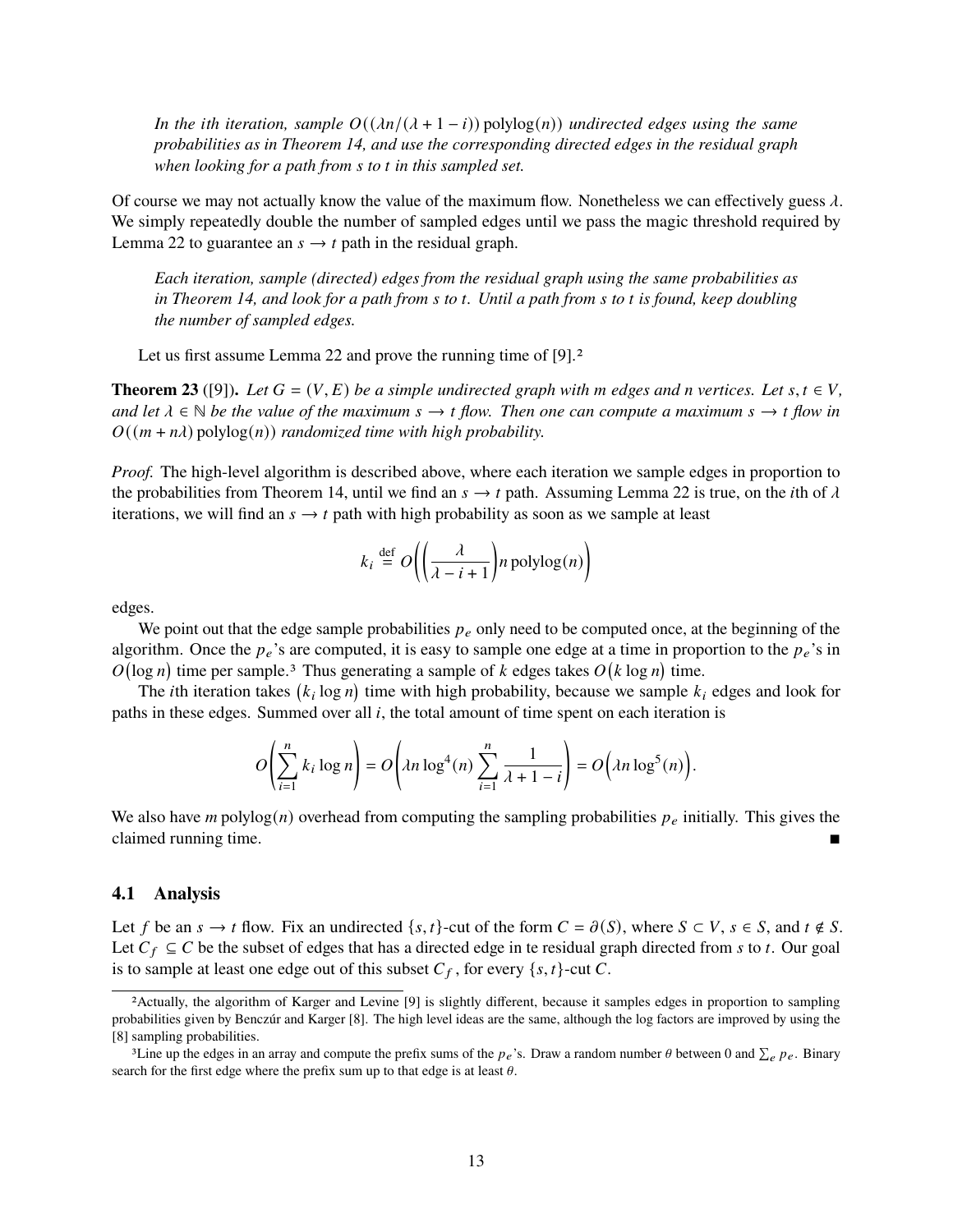For a fixed flow f, and an undirected  $\{s, t\}$  cut  $C = \partial(S)$ , let  $C_f \subset C$  be the subset of edges that have at least one edge in the residual graph from the  $s \rightarrow t$  direction.

<span id="page-13-0"></span>Lemma 24. Let H be a set of edges where every edge has connectivity K in the original, undirected graph. *Consider all sections of the form*

$$
A=H_k\cap C_f,
$$

*where*  $C = \partial(S)$  *is an undirected*  $\{s, t\}$ -cut, and  $C_f \subseteq C$  *is the subset of undirected edges that have a directed edge in the directed*  $s \to t$  *cut from* S to V \ S. For all  $\alpha \in \mathbb{N}$ , there are at most  $n^{O(\alpha)}$  distinct sections such *that*  $C$  *has at most*  $\alpha K$  *edges.* 

*Proof.* In [Lemma 19,](#page-8-1) we showed that there are at most  $n^{2\alpha}$  cuts of the form  $A = H \cap C$ , where C is an undirected cut with  $\leq \alpha K$  edges. Recall the proof of [Lemma 19.](#page-8-1) To briefly recap, we consider the randomized contraction algorithm except (a) we split off any vertex with degree  $\lt K$  whenever one arises, and (b) we stop when there are  $2\alpha$  vertices remaining, and return the set of all undirected cuts induced by subsets of these vertices. Carefully reasoning showed that splitting off was safe, and is in part because splitting off preserves pairwise connectivities and every edge in H has connectivity  $\geq K$ . By keeping the minimum degree at K, we get the same calculations and bounds as when counting the number of  $\alpha$ -approximate minimum cuts in [Section 2.1.](#page-3-0)

We modify the above proof very slightly. At the end of the algorithm, when there are  $2\alpha$  vertices remaining, we return all  $( \leq 2^{2\alpha-2} )$  directed  $s \to t$  cuts induced by these vertices. This produces the same calculations and proof (up to a factor of 2) as before when counting approximate minimum cuts [\(Corollary 9\)](#page-4-0) and sections of cuts in sparsification [\(Lemma 19\)](#page-8-1), hence the same conclusion.[4](#page-0-1)

**Lemma 25.** Let  $k \in \mathbb{N}$  and fix a flow f. For an undirected  $\{s, t\}$ -cut  $C = \partial(S)$ , where  $S \subset V$  with  $s \in S$  and *t* ∉ *S*, let  $C_f \subseteq C$  *be the subset of edges that have an edge directed from S to V*  $\setminus$  *S in the residual graph.* 

Suppose we sample  $O(\alpha n \log^3(n))$  edges proportional to  $p_e$ , as defined in [Section 3.2.](#page-5-2) With probability  $1 - 1$ /poly(n), for all sections of the form  $A = H_k \cap C_f$ , where  $C = \partial(S)$  is an undirected  $\{s, t\}$ -cut, we have

$$
\sum_{e \in A \cap E'} w(e) \ge \frac{3}{4}|A| - \frac{1}{16\alpha \log n}|S|.
$$

*Proof sketch.* The claim is very similar [Lemma 20.](#page-8-2) We only claim the lower bound because that is the only part we require, but an upper bound would follow as well. The proof is similar. We apply Chernoff bounds to each section<sup>[5](#page-0-1)</sup>, and then use [Lemma 24](#page-13-0) to give a refined union-bound where the larger margin of error for larger cuts pays offsets the fact that there are more sections induced by larger cuts.[6](#page-0-1)

<span id="page-13-1"></span>Lemma 26. Let  $\beta > 1$ , and suppose we sample  $O(\beta n \log^3(n))$  edges proportional to  $p_e$ , as defined in [Section](#page-5-2) *[3.2.](#page-5-2)* With probability  $1 - 1/\text{poly}(n)$ , for all  $\{s, t\}$ -cuts, we have

$$
\sum_{e \in C_f \cap E'} w(e) \ge \frac{3}{4} |C_f| - \frac{1}{\beta} |C|.
$$

$$
P[X_1 + \cdots + X_n \le (1 - \epsilon) E[X_1 + \cdots + X_n] - \beta] \le e^{-\epsilon \beta}.
$$

<sup>4</sup>The author encourages student readers to verify this in full detail.

<sup>&</sup>lt;sup>5</sup>As before, here we are using the following Chernoff bound which previously appeared as an exercise (with  $\epsilon = 1/4$ ): Let  $X_1, \ldots, X_n$  ∈ [0, 1] *be independent random variables, and*  $\epsilon$  ∈ (0, 1)*. Then for all*  $\beta > 0$ *,* 

<sup>6</sup>Again, the student reader should verify the calculations for themselves.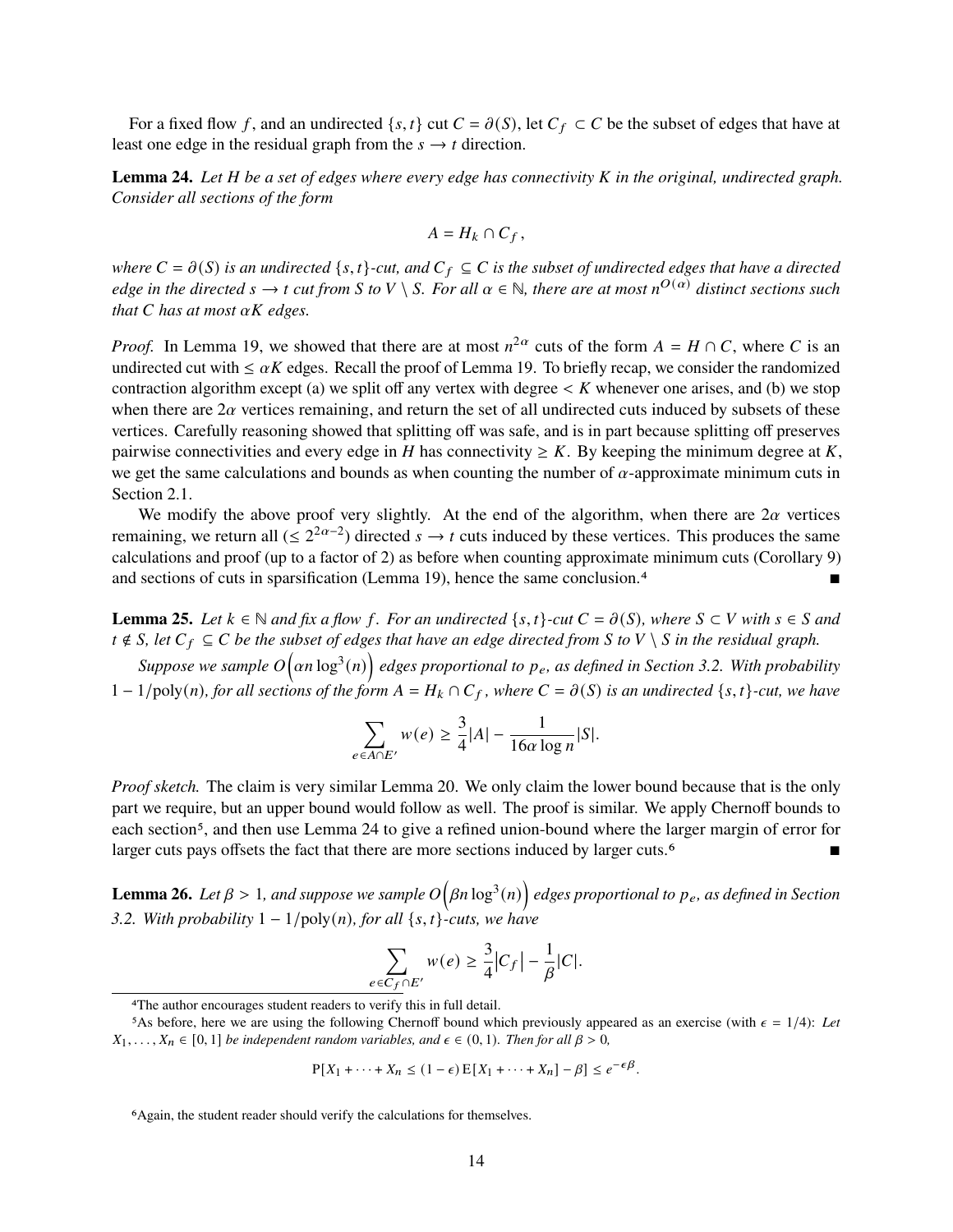#### **4.2 The final touch**

<span id="page-14-2"></span>**Lemma 27.** Suppose the residual graph has maximum {s, t}-flow  $\alpha\lambda$ , where  $\lambda$  is the value of the maximum *flow originally. For every undirected*  $\{s, t\}$ *-cut*  $C = \partial(S)$ *, where*  $s \in S \subseteq V - t$ *,* 

$$
|C_f| \ge \alpha |C|/2.
$$

*Proof.* Let D denote the directed  $s \to t$  cut induced by S. By max-flow min-cut, we have  $|D| \ge \lambda$  initially, and each unit of flow decreases |D| by at most 1. After routing  $(1 - \alpha)\lambda$  units of flow, we have  $|D| \ge (1 - \alpha)\lambda$ . We also have  $|C_f| \geq |D|/2$  because each (undirected) edge  $e \in C_f$  contributes at most 2 directed edges to D. Together we obtain  $|C_f|$  $\geq \alpha |C|/2.$ 

Now we can prove [Lemma 22.](#page-11-0)

**Lemma 22.** Let  $\lambda$  be the value of the max flow. Suppose we have routed  $(1 - \alpha)\lambda$  units of flow and  $\alpha\lambda$  units of flow remain to be routed, where  $\alpha > 0$ . Let  $E' \subset E$  sample (at least)  $O\Big(\frac{1}{\alpha}n\log^3 n\Big)$  edges from the same distribution as in [Theorem 14.](#page-6-0) Then with high probability, E' contains an  $\dot{s} \to t$  path.

*Proof.* For all  $\{s, t\}$ -cuts C, we have

$$
\sum_{e \in C_f \cap E'} w(e) \stackrel{\text{(a)}}{\geq} \frac{3}{4} |C_f| - \frac{\alpha}{4} |C| \stackrel{\text{(b)}}{>} 0
$$

where (a) is by [Lemma 26](#page-13-1) and (b) is by [Lemma 27.](#page-14-2) Thus we sample at least one edge from every directed  $\{s, t\}$ -cut in the residual graph, which implies that there is an  $s \rightarrow t$  path.

### **5 Exercises**

[7](#page-0-1)

<span id="page-14-0"></span>**Exercise 1.** [Section 2](#page-0-2) describes a reduction from minimum cut to maximum flow, that requires  $O(n^2)$  calls to a max flow subroutine. Design and analyze a reduction that uses only  $O(n)$  calls to a max flow subroutine.

<span id="page-14-1"></span>**Exercise 2.** Consider the randomized algorithm for minimum cut based on building the minimum spanning tree w/r/t randomized weights, described in [Section 2.](#page-0-2)

- 1. Prove that this algorithm is equivalent to the random contractions algorithm for unweighted graphs.
- 2. Adjust the randomized spanning tree algorithm to account for weights, and prove its correctness.

**Exercise 3.** Let  $G = (V, E)$  be an undirected graph. For  $k \in \mathbb{N}$  a **k-cut** is a set of edges whose removal disconnects the graph into at least k connected components. Note that for  $k \geq 3$ , the minimum k-cut problem cannot easily be reduced to  $(s, t)$ -flow. In fact, the problem is NP-Hard when k is part of the input.

- 1. Design and analyze a randomized algorithm that runs in  $n^{O(k)}$  randomized time and returns the minimum  $k$ -cut with high probability.
- 2. How does your algorithm relate to the preceding statement that  $k$ -cut is NP-Hard?

<sup>7</sup>An earlier version of this note had an exercise about graphs with large minimum degree, which I realized was wrong. (In the previous version, this was exercise 3.)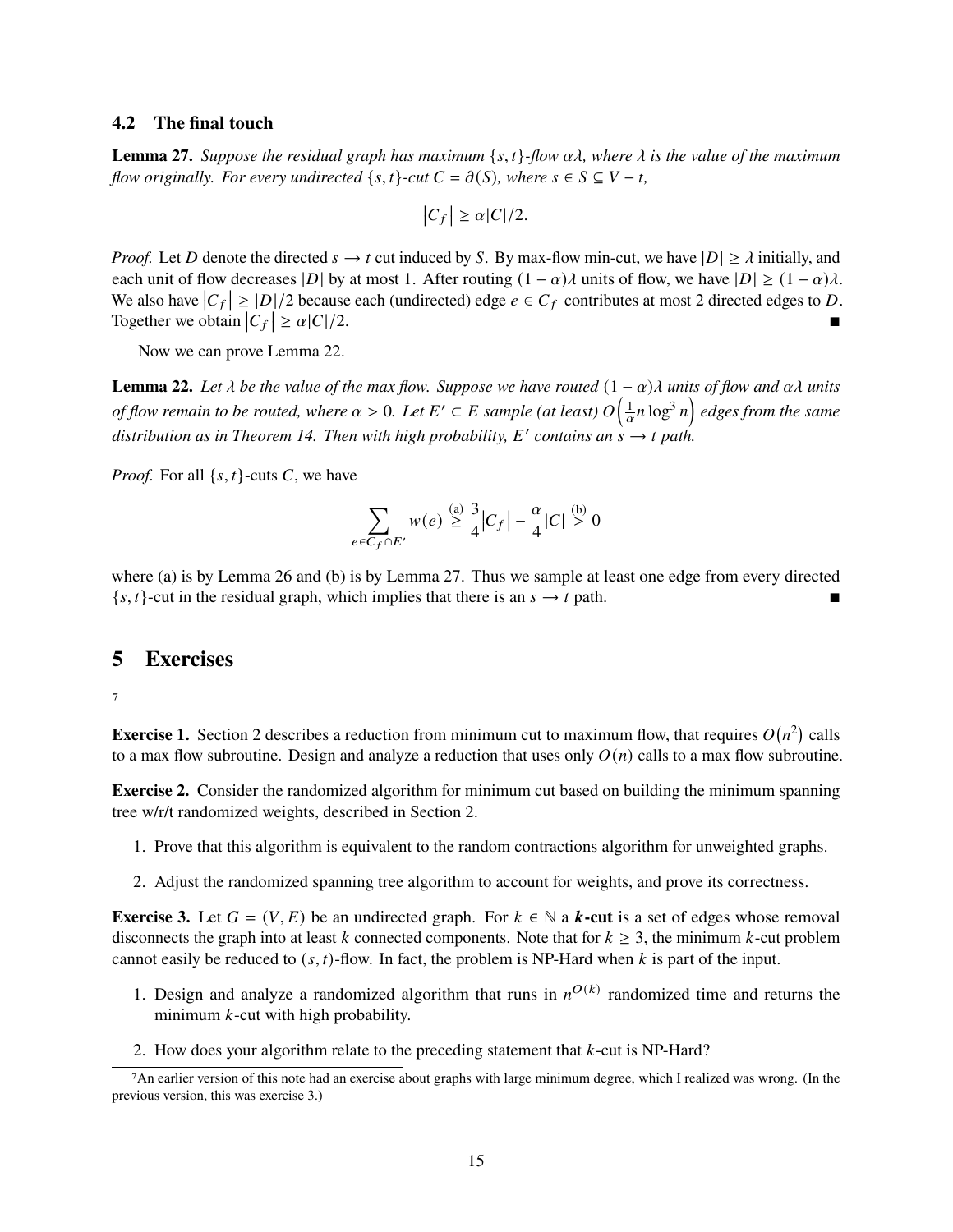

Figure 3: The minimum cut from [Figure 1](#page-0-0)

**Exercise 4.** Let  $G = (V, E)$  be an undirected graph. A **singleton cut** is a cut induced by a single vertex; i.e.,  $\partial(s)$  where  $s \in V$ . A **non-singleton cut** is a cut that is not a singleton cut.

Consider the problem of finding the minimum non-singleton cut...

**Exercise 5.** Let  $G = (V, E)$  be a simple **Eulerian** directed graph<sup>[8](#page-0-1)</sup>.

- 1. Design and analyze an algorithm that computes a reweighted subgraph  $(G' = (V, E'), w : E' \to \mathbb{R}_{>0})$ with  $O(n \text{ poly}(\log n, 1/\epsilon))$  edges that preserves the value of every directed cut up to an  $(1 \pm \epsilon)$ multiplicative factor.
- 2. Design an analyze a  $O((m + n^2)$  polylog $(n)$ ) time algorithm for maximum flow on simple Eulerian graphs.
- 3. Suppose you were given a simple directed graph  $G$  that was "approximately Eulerian" up to an  $\alpha$ -multiplicative factor. (For example,  $\alpha = 2$ .) That is, suppose that the in-degree was always within a multiplicative factor of the out-degree. Can one design sparsifiers and faster max flow algorithms for such graphs? If no, what goes wrong? If yes, what is the dependency on  $\alpha$ ? Here a relatively brief answer will suffice.

## **References**

- <span id="page-15-2"></span>[1] Hiroshi Nagamochi and Toshihide Ibaraki. "A linear-time algorithm for findaing a sparse k-connected subgraph of a *k*-connected graph." In: *Algorithmica* 7.1 (1992), p. 583.
- <span id="page-15-0"></span>[2] David R. Karger. "Global Min-cuts in RNC, and Other Ramifications of a Simple Min-Cut Algorithm". In: *Proceedings of the Fourth Annual ACM/SIGACT-SIAM Symposium on Discrete Algorithms, 25-27 January 1993, Austin, Texas, USA.* 1993, pp. 21–30.
- <span id="page-15-1"></span>[3] David R. Karger. "Minimum cuts in near-linear time". In: *J. ACM* 47.1 (2000). Preliminary version in STOC, 1996, pp. 46–76.
- <span id="page-15-3"></span>[4] Andras Frank. *Connections in combinatorial optimization*. Oxford Lecture Series in Mathematics and its Applications. Oxford University Press, 2011.

<sup>8</sup>A directed graph with Eulerian if every vertex has the same in-degree as out-degree